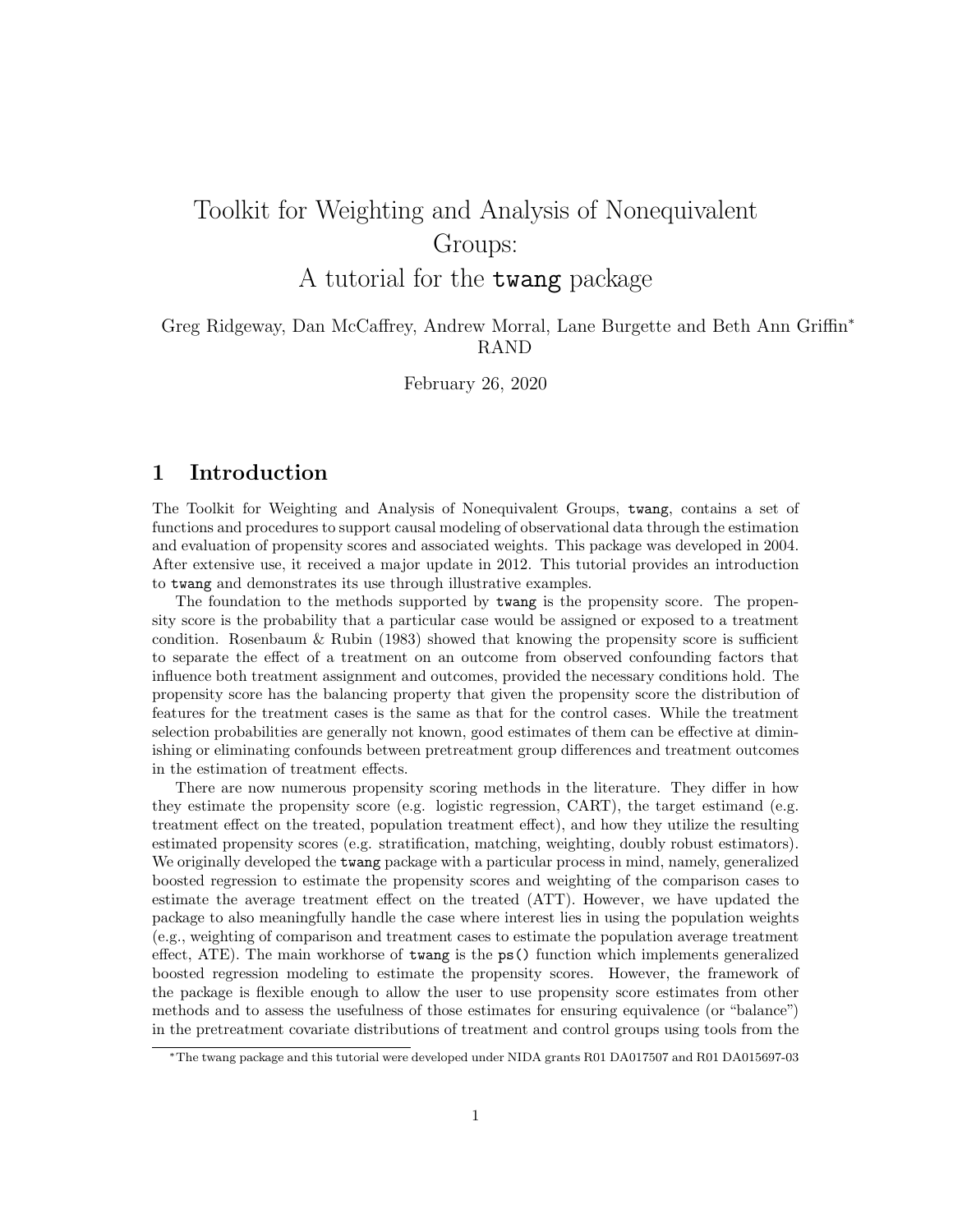package. The same set of functions is also useful for other tasks such as non-response weighting, as discussed in Section 4.

The twang package aims to (i) compute from the data estimates of the propensity scores which yield accurate causal effect estimates, (ii) check the quality of the resulting propensity score weights by assessing whether or not they have the balancing properties that we expect in theory, and (iii) use them in computing treatment effect estimates. Users who are more comfortable with SAS than R are encouraged to visit www.rand.org/statistics/twang/sas-tutorial.html for information SAS macros that implement these methods.

# 2 An ATT example to start

If you have not already done so, install twang by typing install.packages("twang"). twang relies on other R packages, especially gbm, survey, and lattice. You may have to run install.packages() for these as well if they are not already installed. You will only need to do this step once. In the future running update.packages() regularly will ensure that you have the latest versions of the packages, including bug fixes and new features.

To start using twang, first load the package. You will have to do this step once for each R session that you run. We also set the seed of R's pseudo random number generator so that the results are exactly replicable. (There is a stochastic element to the fitting of the propensity score models.)

#### > library(twang)

> set.seed(1)

To demonstrate the package we utilize data from Lalonde's National Supported Work Demonstration analysis (Lalonde 1986, Dehejia & Wahba 1999, http://users.nber.org/~rdehejia/ nswdata2.html). This dataset is provided with the twang package.

### > data(lalonde)

R can read data from many other sources. The manual "R Data Import/Export," available at http://cran.r-project.org/doc/manuals/R-data.pdf, describes that process in detail.

For the lalonde dataset, the variable treat is the  $0/1$  treatment indicator, 1 indicates "treatment"by being part of the National Supported Work Demonstration and 0 indicates "comparison" cases drawn from the Current Population Survey. In order to estimate a treatment effect for this demonstration program that is unbiased by pretreatment group differences on other observed covariates, we include these covariates in a propensity score model of treatment assignment: age, education, black, Hispanic, having no degree, married, earnings in 1974 (pretreatment), and earnings in 1975 (pretreatment). Note that we specify no outcome variables at this time. The ps() function is the primary method in twang for estimating propensity scores. This step is computationally intensive and can take a few minutes.

```
> ps.lalonde <- ps(treat ~ age + educ + black + hispan + nodegree +
+ married + re74 + re75,
+ data = lalonde,
+ n.trees=5000,
+ interaction.depth=2,
+ shrinkage=0.01,
+ perm.test.iters=0,
+ stop.method=c("es.mean","ks.max"),
+ estimand = "ATT",
            verbose=FALSE)
```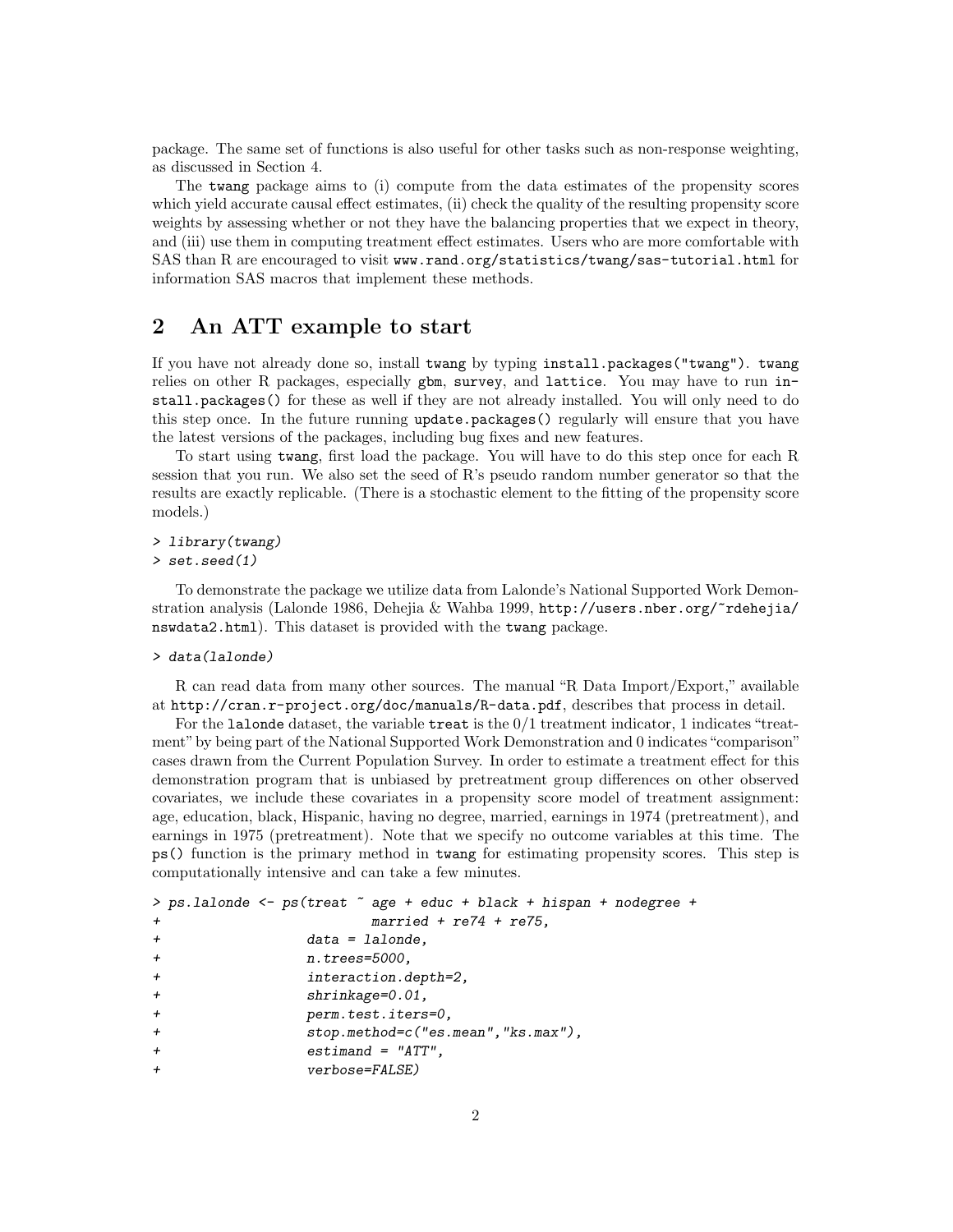The arguments to ps() require some discussion. The first argument specifies a formula indicating that treat is the 0/1 treatment indicator and that the propensity score model should predict treat from the eight covariates listed there separated by "+". As when fitting linear models via the  $lm()$  function, "+" does not mean that these variables are being summed; in contrast to the lm() function, neither does it mean that the model is linear. This is just R's notation for including predictor variables in the model. There is no need to specify interaction terms in the formula. There is also no need — and it can be counterproductive — to create indicator, or "dummy coded," variables to represent categorical covariates, provided the categorical variables are stored as a factor or as ordered (see help(factor) for more details).

The next argument, data, indicates the dataset. n.trees, interaction.depth, and shrinkage are parameters for the gbm model that ps() computes and stores. The resulting gbm object describes a family of candidate propensity score models indexed by the number of GBM iterations from one to n.trees. The argument n.trees is the maximum number of iterations that gbm will run. ps() will issue a warning if the estimated optimal number of iterations is too close to the bound selected in this argument because it indicates that balance may improve if more complex models (i.e., those with more trees) are considered. The user should increase n.trees or decrease shrinkage if this warning appears. The argument interaction.depth controls the level of interactions allowed in the GBM. The default is 3 and we typically use the default in our analyses. The GBM estimation algorithm uses shrinkage to enhance the smoothness of resulting model. The shrinkage argument controls the amount of shrinkage. Small values such as 0.005 or 0.001 yield smooth fits but require greater values of n.trees to achieve adequate fits. Computational time increases inversely with shrinkage argument. Additional details on n.trees, interaction.depth, and shrinkage can be found McCaffrey, Ridgeway, and Morral (2004).

perm.test.iters specifies whether p-values for KS statistics should be calculated using Monte Carlo methods, which is slow but can be accurate, or estimated using an analytic approximation that is fast, but produces poor estimates in the presence of many ties. If perm.test.iters=0 is called, then analytic approximations are used. If perm.test.iters=500 is called, then 500 Monte Carlo trials are run to establish the reference distribution of KS statistics for each covariate. Higher numbers of trials will produce more precise  $p$ -values. Specifying permtestiters greater than zero can greatly slow down the twang computations. We tend to rely on the approximations (permtestiters=0) when using twang in practice.

The estimand argument is used to indicate whether the analyst is interested in estimating the average treatment effect (ATE) or the average treatment effect on the treated (ATT), as we do above. ATE addresses the question of how outcomes would differ if everyone in the sample were given the treatment versus everyone being given the control (Wooldridge, 2002). ATT, on the other hand, estimates the analogous quantity averaging only over the subjects who were actually treated. The estimand argument was added to the 2012 revision of the package which integrated ATE weighting into the package and the ps function estimate of the propensity score.

The stop.method argument specifies a set (or sets) of rules and measures for assessing the balance, or equivalence, established on the pretreatment covariates of the weighted treatment and control groups. The ps function selects the optimal number of GBM iterations to minimize the differences between the treatment and control groups as measured by the rules of the given stop.method object. The package includes four built-in stop.method objects. They are es.mean, es.max, ks.mean, and ks.max. The four stopping rules are defined by two components: a balance metric for covariates and rule for summarizing across covariates. The balance metric summarizes the difference between two univariate distributions of a single pre-treatment variable (e.g., age). The default stopping rules in twang use two balance metrics: absolute standardized bias (also referred to as the absolute standardized mean difference or the Effect Size) and the Kolmogorov-Smirnov (KS) statistic. The stopping rule use two different rules for summarizing across covariates: the mean of the covariate balance metrics ("mean") or the maximum of the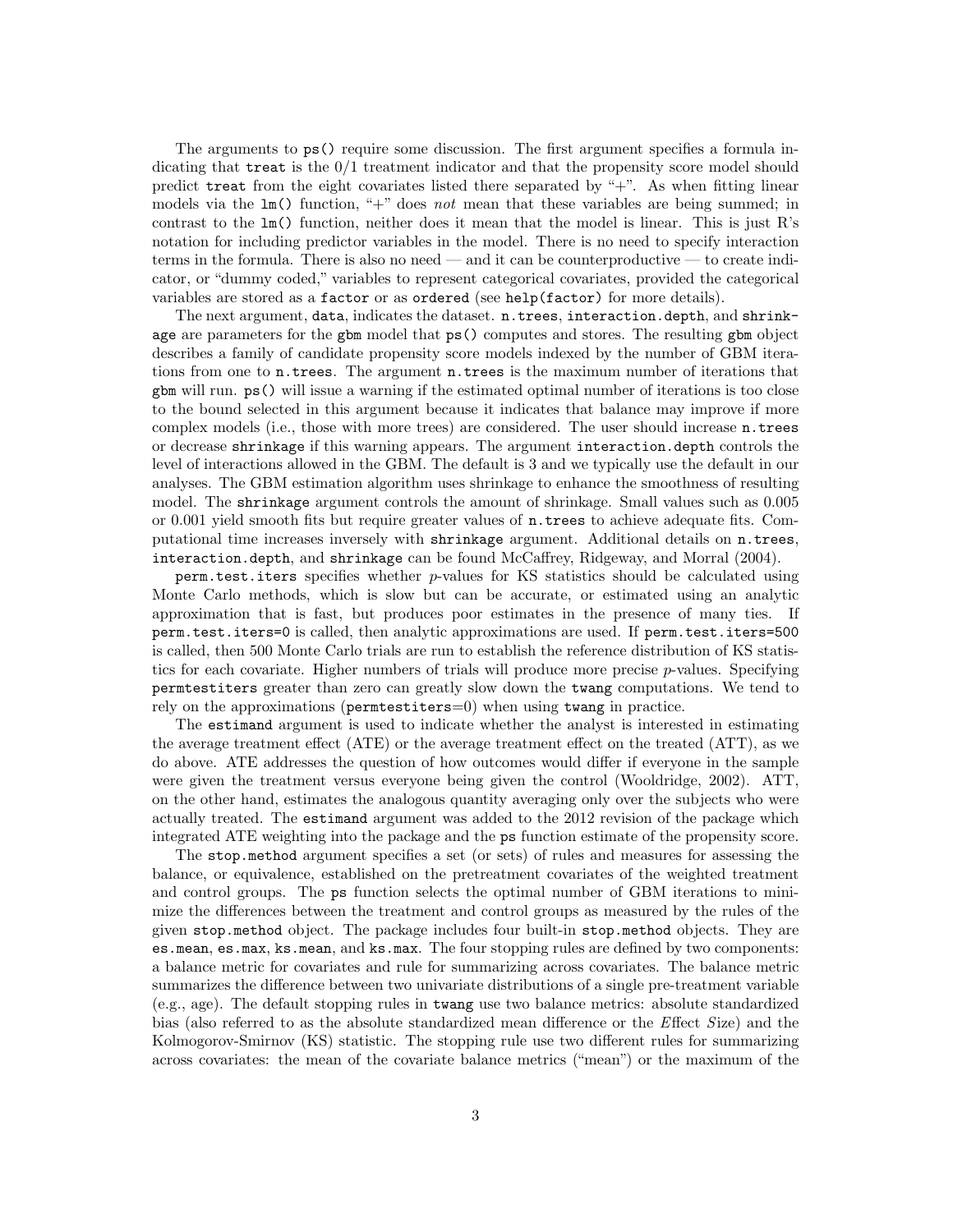balance metrics ("max"). The first piece of the stopping rule name identifies the balance metric (ES or KS) and the second piece specifies the method for summarizing across balance metrics. For instance, es.mean uses the effect size or the absolute standardized bias and summarizes across variables with the mean and the ks.max uses the KS statistics to assess balances and summarizes using the maximum across variables and the other two stopping rules use the remaining two combinations of balance metrics and summary statistics. The variable distributions used in the balance metrics depend on whether we are interested in estimating the ATT or ATE, and correct specification of these distributions is set automatically by the specification of the estimand in the ps() function.

Having fit the ps object, the analyst should perform several diagnostic checks before estimating the causal effect in question. The first of these diagnostic checks makes sure that the specified value of n.trees allowed GBM to explore sufficiently complicated models. We can do this quickly with the  $plot()$  function.<sup>1</sup> As a default, the  $plot()$  function applied to a ps object gives the balance measures as a function of the number of iterations in the GBM algorithm, with higher iterations corresponding to more complicated fitted models. In the example below, 2127 iterations minimized the average effect size difference and 1756 iterations minimized the largest of the eight Kolmogorov-Smirnov (KS) statistics computed for the covariates. If it appears that additional iterations would be likely to result in lower values of the balance statistic, n.trees should be increased. However, after a point, additional complexity typically makes the balance worse, as in the example below. This figure also gives information on how compatible two or more stopping rules are: if the minima for multiple stopping rules under consideration are near one another, the results should not be sensitive to which stopping rule one uses for the final analysis. See Section 5.3 for a discussion of these and other balance measures.



#### > plot(ps.lalonde)

If we wish to focus on only one stopping rule, the plotting commands also take a subset argument.

<sup>&</sup>lt;sup>1</sup>In versions 1.0.x of the twang package, the ps function itself included some plotting functions. This is no longer the case (and the function no longer includes a plots argument); these functions have been moved to the generic plot() function.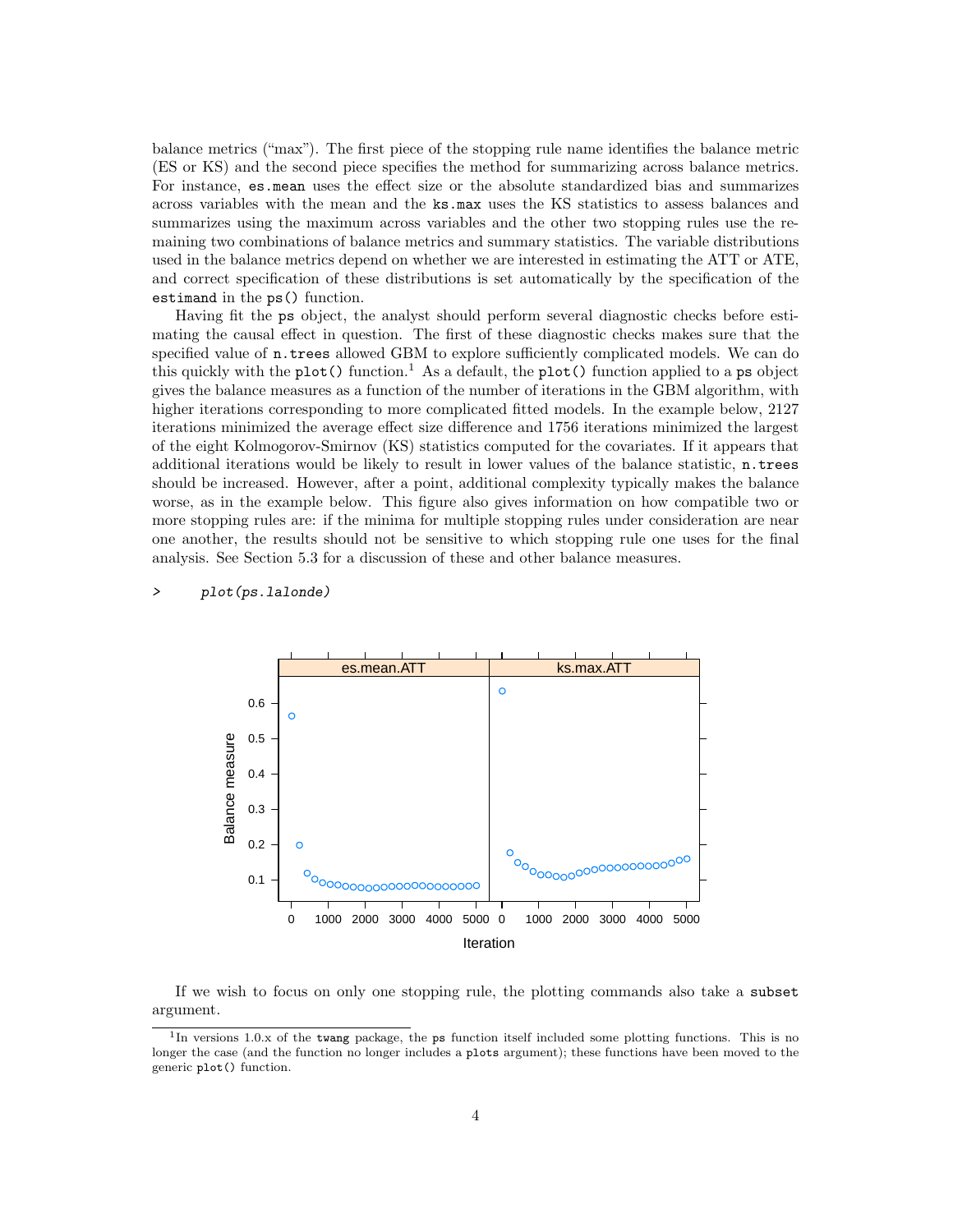

The gbm package has various tools for exploring the relationship between the covariates and the treatment assignment indicator if these are of interest. summary() computes the relative influence of each variable for estimating the probability of treatment assignment. The gbm estimates depend on the number of iterations at which the gbm model is evaluated, which is specified by the n.trees argument in the summary method for gbm. In this example, we choose the number of iterations to be the optimal number for minimizing the largest of the KS statistics. This value can be found in the ps.lalonde\$desc\$ks.max.ATT\$n.trees. Figure 1 shows the barchart of the relative influence and is produced when plot=TRUE in the call to summary().

```
> summary(ps.lalonde$gbm.obj,
```

```
+ n.trees=ps.lalonde$desc$ks.max.ATT$n.trees,
+ plot=FALSE)
```

```
var rel.inf
black black 57.83094183
age age 16.51591133
re74 re74 15.61359263
re75 re75 3.58011684
married married 3.02141880
educ educ 2.91556075
nodegree nodegree 0.44174805
hispan hispan 0.08070978
```
### 2.1 Assessing "balance" using balance tables

Having estimated the propensity scores, bal.table() produces a table that shows how well the resulting weights succeed in manipulating the control group so that its weighted pretreatment characteristics match, or balance, those of the unweighted treatment group if estimand = "ATT" or the control and treatment groups so that the weighted pretreatment characteristics match, or balance, with one another if estimand = "ATE". By default, the bal.table() function uses the value of estimand set with the ps() function call. For example, in the analysis we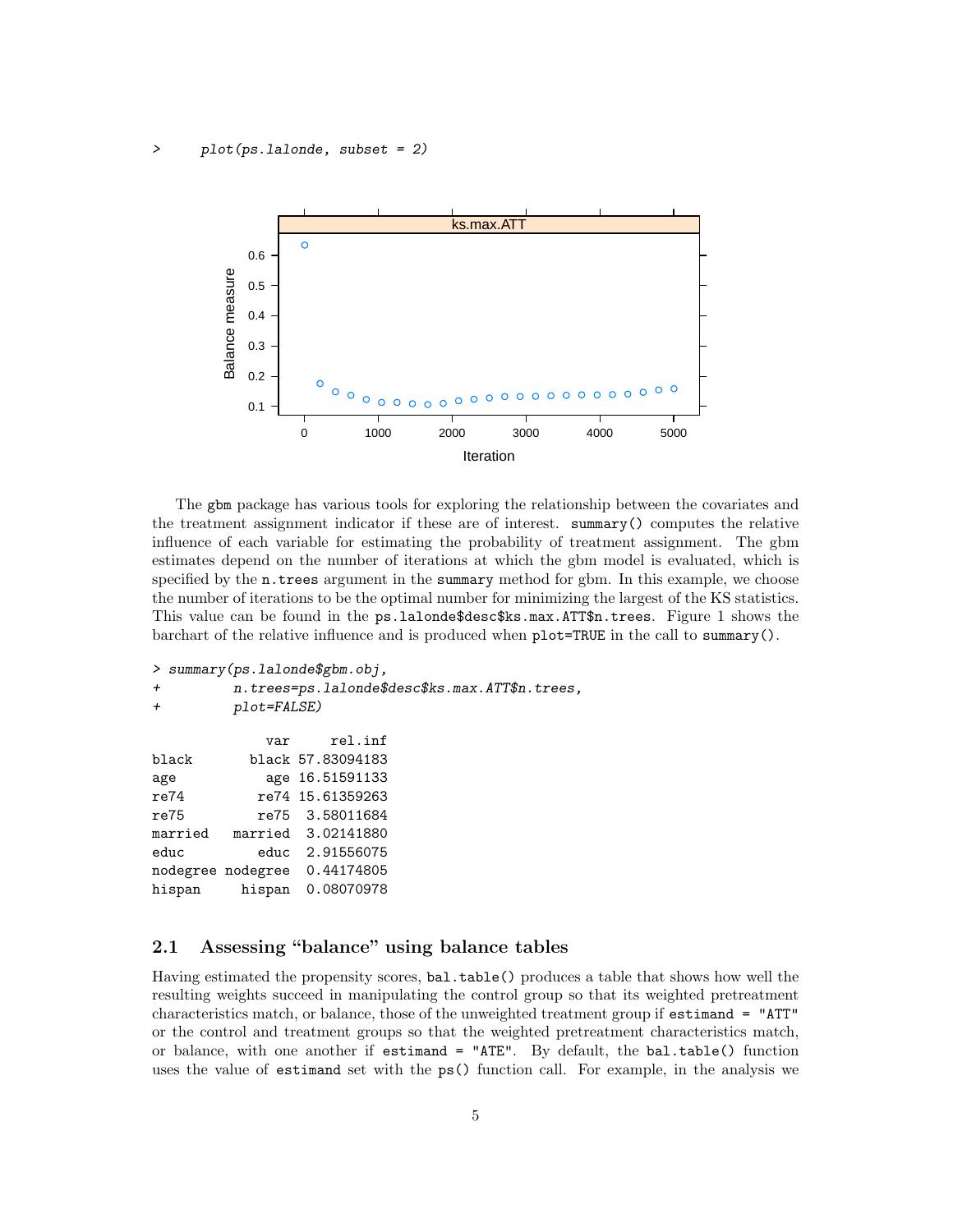

Figure 1: Relative influence of the covariates on the estimated propensity score.

set estimand = "ATT" when calling ps() to estimate the propensity scores and the resulting ps.object, ps.lalonde, contains an element "estimand" which takes the value "ATT". The function bal.table() checks this value and automatically uses ATT weights when checking balance and comparing the distributions of pre-treatment variables for the weighted control group with those from the unweighted treatment group.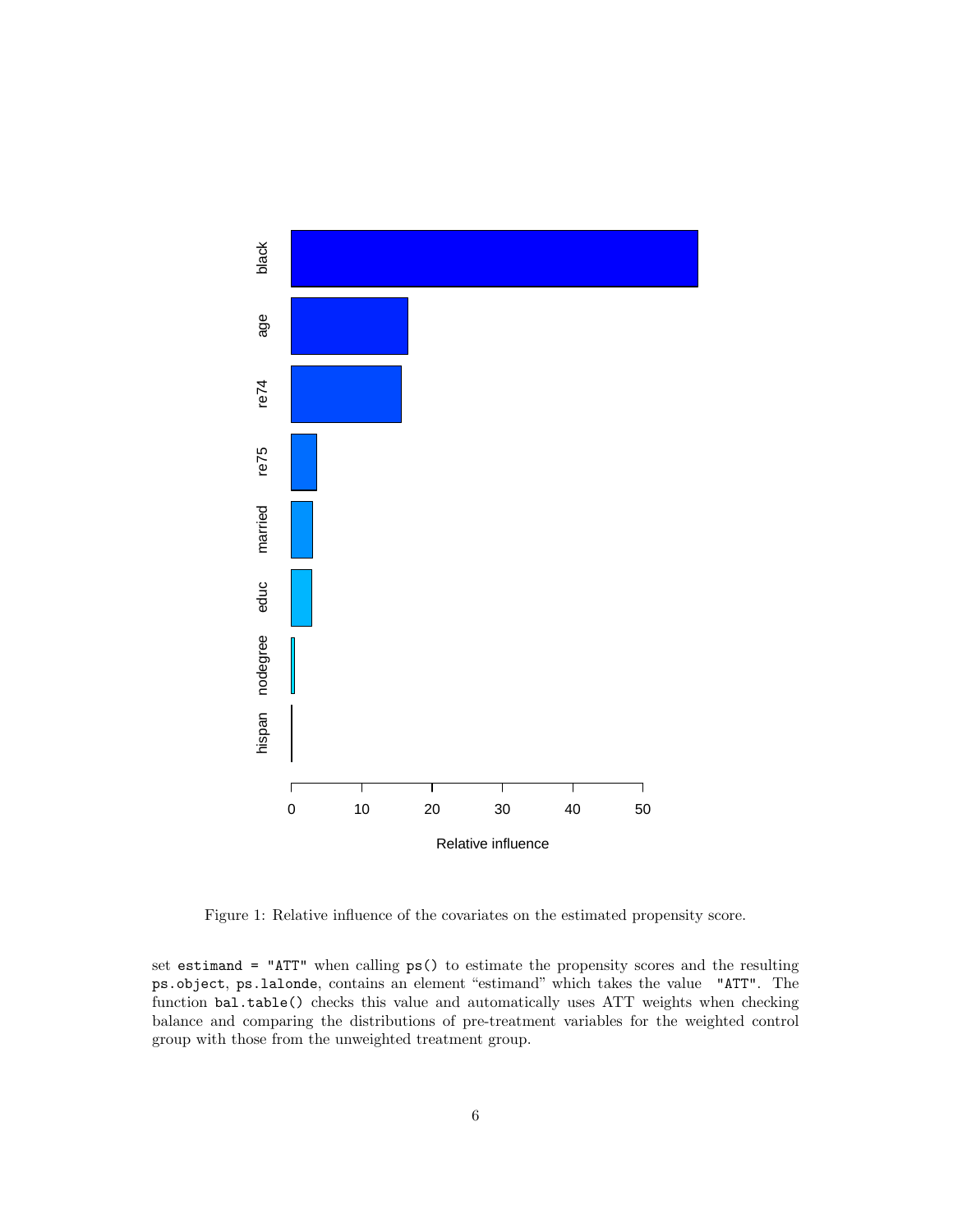> lalonde.balance <- bal.table(ps.lalonde) > lalonde.balance

#### \$unw

|          | tx.mn  | tx.sd                               | ct.mn  |        | ct.sd std.eff.sz stat p ks ks.pval |                              |  |       |
|----------|--------|-------------------------------------|--------|--------|------------------------------------|------------------------------|--|-------|
| age      | 25.816 | 7.155                               | 28,030 | 10.787 |                                    | $-0.309 -2.994 0.003 0.158$  |  | 0.003 |
| educ     | 10.346 | 2.011                               | 10.235 | 2.855  |                                    | 0.055 0.547 0.584 0.111      |  | 0.074 |
| black    | 0.843  | 0.365                               | 0.203  | 0.403  |                                    | 1.757 19.371 0.000 0.640     |  | 0.000 |
| hispan   | 0.059  | 0.237                               | 0.142  | 0.350  |                                    | $-0.349 -3.413 0.001 0.083$  |  | 0.317 |
| nodegree | 0.708  | 0.456                               | 0.597  | 0.491  |                                    | $0.244$ 2.716 0.007 0.111    |  | 0.074 |
| married  | 0.189  | 0.393                               | 0.513  | 0.500  |                                    | $-0.824 -8.607 0.000 0.324$  |  | 0.000 |
| re74     |        | 2095.574 4886.620 5619.237 6788.751 |        |        |                                    | $-0.721 - 7.254 0.000 0.447$ |  | 0.000 |
| re75     |        | 1532.055 3219.251 2466.484 3291.996 |        |        |                                    | $-0.290 -3.282 0.001 0.288$  |  | 0.000 |
|          |        |                                     |        |        |                                    |                              |  |       |

\$es.mean.ATT

|          | tx.mn  | tx.sd                               | ct.mn  |       | ct.sd std.eff.sz | stat                         | $\mathbf{D}$ | ks ks.pval |
|----------|--------|-------------------------------------|--------|-------|------------------|------------------------------|--------------|------------|
| age      | 25.816 | 7.155                               | 25.802 | 7.279 |                  | $0.002$ $0.015$ 0.988 0.122  |              | 0.892      |
| educ     | 10.346 | 2.011                               | 10.573 | 2.089 |                  | $-0.113 - 0.706 0.480 0.099$ |              | 0.977      |
| black    | 0.843  | 0.365                               | 0.842  | 0.365 |                  | 0.003 0.027 0.978 0.001      |              | 1,000      |
| hispan   | 0.059  | 0.237                               | 0.042  | 0.202 |                  | 0.072 0.804 0.421 0.017      |              | 1.000      |
| nodegree | 0.708  | 0.456                               | 0.609  | 0.489 |                  | 0.218 0.967 0.334 0.099      |              | 0.977      |
| married  | 0.189  | 0.393                               | 0.189  | 0.392 |                  | $0.002$ $0.012$ 0.990 0.001  |              | 1.000      |
| re74     |        | 2095.574 4886.620 1556.930 3801.566 |        |       | 0.110            | 1.027 0.305 0.066            |              | 1.000      |
| re75     |        | 1532.055 3219.251 1211.575 2647.615 |        |       | 0.100            | 0.833 0.405 0.103            |              | 0.969      |

\$ks.max.ATT

|          | tx.mn  | tx.sd                               | ct.mn  |       | ct.sd std.eff.sz | stat                         | $\mathbf{D}$      | ks ks.pval |
|----------|--------|-------------------------------------|--------|-------|------------------|------------------------------|-------------------|------------|
| age      | 25.816 | 7.155                               | 25.764 | 7.408 | 0.007            |                              | 0.055 0.956 0.107 | 0.919      |
| educ     | 10.346 | 2.011                               | 10.572 | 2.140 |                  | $-0.113 - 0.712 0.477 0.107$ |                   | 0.919      |
| black    | 0.843  | 0.365                               | 0.835  | 0.371 |                  | 0.022 0.187 0.852 0.008      |                   | 1.000      |
| hispan   | 0.059  | 0.237                               | 0.043  | 0.203 |                  | 0.069 0.779 0.436 0.016      |                   | 1.000      |
| nodegree | 0.708  | 0.456                               | 0.601  | 0.490 |                  | $0.235$ 1.100 0.272 0.107    |                   | 0.919      |
| married  | 0.189  | 0.393                               | 0.199  | 0.400 |                  | $-0.024 -0.169 0.866 0.010$  |                   | 1.000      |
| re74     |        | 2095.574 4886.620 1673.666 3944.600 |        |       | 0.086            | $0.800$ $0.424$ $0.054$      |                   | 1.000      |
| re75     |        | 1532.055 3219.251 1257.242 2674.922 |        |       |                  | 0.085 0.722 0.471 0.094      |                   | 0.971      |

bal.table() returns information on the pretreatment covariates before and after weighting. The object is a list with named components, one for an unweighted analysis (named unw) and one for each stop.method specified, here es.mean and ks.max. McCaffrey et al (2004) essentially used es.mean for the analyses, but our more recent work has sometimes used ks.max. See McCaffrey et al. (2013) for a more detailed description of these choices.

If there are missing values (represented as NA) in the covariates, twang will attempt to construct weights that also balance rates of missingness in the treatment and control arms. In this case, the bal.table() will have an extra row for each variable that has missing entries.

The columns of the table consist of the following items:

tx.mn, ct.mn The treatment means and the control means for each of the variables. The unweighted table (unw) shows the unweighted means. For each stopping rule the means are weighted using weights corresponding to the gbm model selected by ps() using the stopping rule. When estimand = "ATT" the weights for the treatment group always equal 1 for all cases and there is no difference between unweighted and propensity score weighted tx.mn.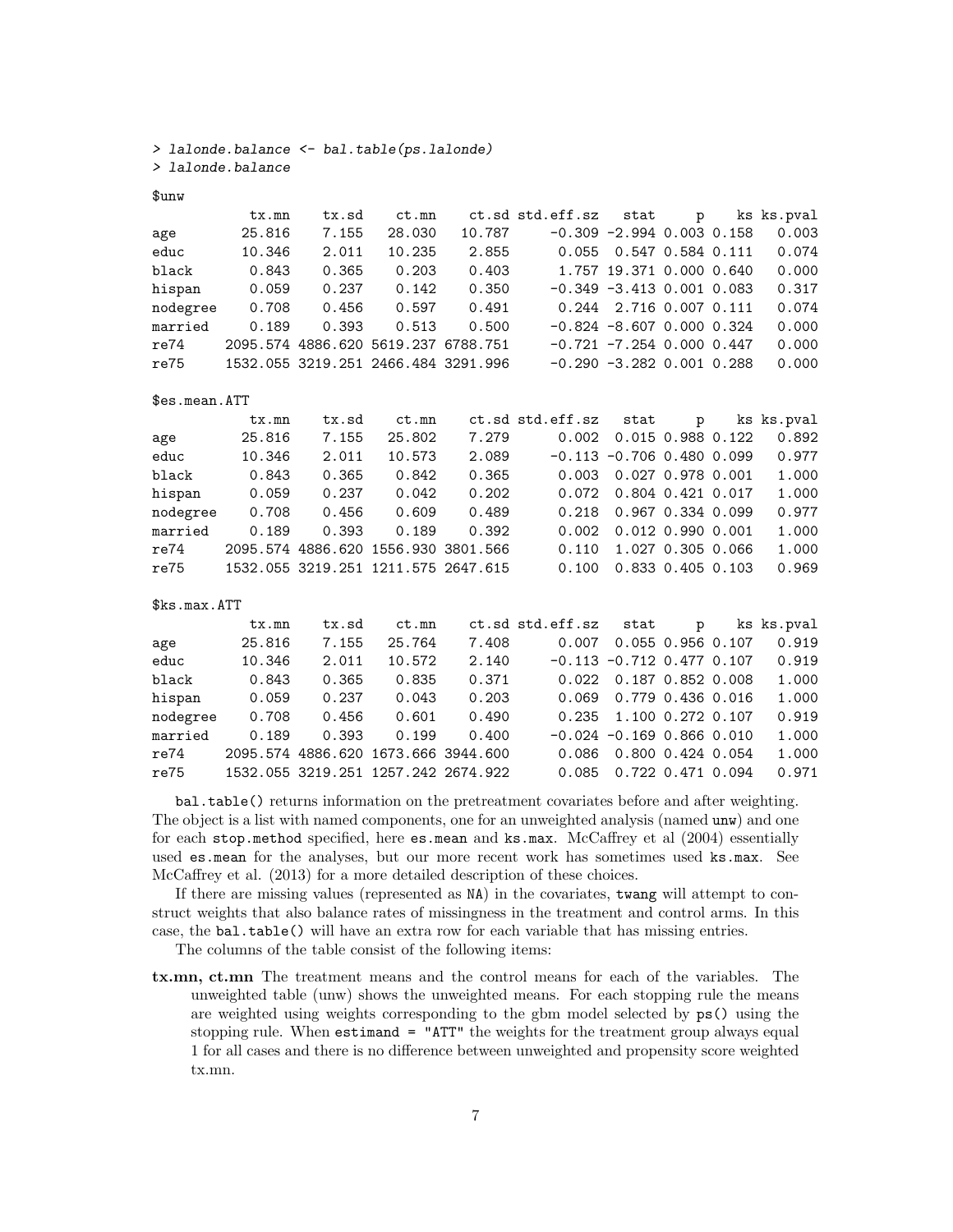- tx.sd, ct.sd The propensity score weighted treatment and control groups' standard deviations for each of the variables. The unweighted table (unw) shows the unweighted standard deviations
- std.eff.sz The standardized effect size, defined as the treatment group mean minus the control group mean divided by the treatment group standard deviation if estimand = "ATT" or divided by the pooled sample (treatment and control) standard deviation if estimand = "ATE". (In discussions of propensity scores this value is sometimes referred to as "standardized bias".) Occasionally, lack of treatment group or pooled sample variance on a covariate results in very large (or infinite) standardized effect sizes. For purposes of analyzing mean effect sizes across multiple covariates, we set all standardized effect sizes larger than 500 to NA (missing values).
- stat, p Depending on whether the variable is continuous or categorical, stat is a t-statistic or a  $\chi^2$  statistic. p is the associated p-value
- ks, ks.pval The Kolmogorov-Smirnov test statistic and its associated p-value. P-values for the KS statistics are either derived from Monte Carlo simulations or analytic approximations, depending on the specifications made in the perm.test.iters argument of the ps function. For categorical variables this is just the  $\chi^2$  test p-value

Components of these tables are useful for demonstrating that pretreatment differences between groups on observed variables have been eliminated using the weights. The xtable package aids in formatting for L<sup>AT</sup>EX and Word documents. Table 1 shows the results for ks.max reformatted for a LATEX document. For Word documents, paste the LATEX description of the table into a Word document, highlight it and use Word tools to convert the text to a table using "&" as the separator.

```
> library(xtable)
> pretty.tab \le lalonde.balance$ks.max.ATT[,c("tx.mn","ct.mn","ks")]
> pretty.tab <- cbind(pretty.tab, lalonde.balance$unw[,"ct.mn"])
> names(pretty.tab) <- c("E(Y1|t=1)","E(Y0|t=1)","KS","E(Y0|t=0)")
> xtable(pretty.tab,
+ caption = "Balance of the treatment and comparison groups",
         label = "tab:balance",
```

```
+ digits = c(0, 2, 2, 2, 2),
```

```
align = c("1", "r", "r", "r", "r",")
```

|          | $E(Y1 t=1)$ | $E(Y0 t=1)$ | ΚS   | $t=0$<br>E( |
|----------|-------------|-------------|------|-------------|
| age      | 25.82       | 25.76       | 0.11 | 28.03       |
| educ     | 10.35       | 10.57       | 0.11 | 10.23       |
| black    | 0.84        | 0.83        | 0.01 | 0.20        |
| hispan   | 0.06        | 0.04        | 0.02 | 0.14        |
| nodegree | 0.71        | 0.60        | 0.11 | 0.60        |
| married  | 0.19        | 0.20        | 0.01 | 0.51        |
| re74     | 2095.57     | 1673.67     | 0.05 | 5619.24     |
| re75     | 1532.06     | 1257.24     | 0.09 | 2466.48     |

Table 1: Balance of the treatment and comparison groups

The summary() method for ps objects offers a compact summary of the sample sizes of the groups and the balance measures. If perm.test.iters>0 was used to create the ps object, then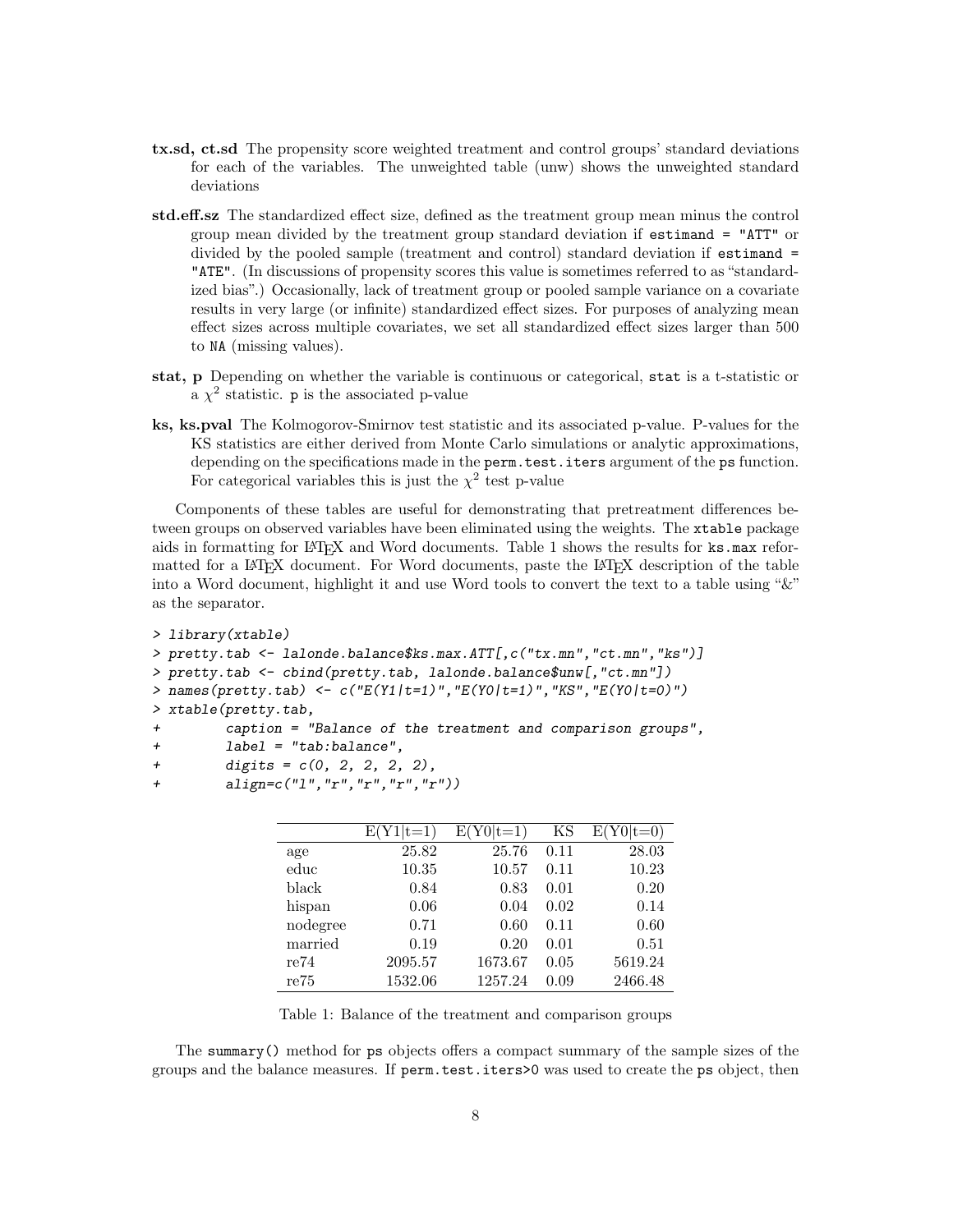Monte Carlo simulation is used to estimate p-values for the maximum KS statistic that would be expected across the covariates, had individuals with the same covariate values been assigned to groups randomly. Thus, a p-value of 0.04 for max.ks.p indicates that the largest KS statistic found across the covariates is larger than would be expected in 96% of trials in which the same cases were randomly assigned to groups.

### > summary(ps.lalonde)

|                                |     |     |                       |  | n.treat n.ctrl ess.treat ess.ctrl max.es mean.es max.ks |  |
|--------------------------------|-----|-----|-----------------------|--|---------------------------------------------------------|--|
| unw                            | 185 | 429 |                       |  | 185 429.00000 1.7567745 0.56872589 0.6404460            |  |
| es.mean.ATT 185                |     | 429 |                       |  | 185    22.96430    0.2177817    0.07746175    0.1223384 |  |
| ks.max.ATT                     | 185 | 429 |                       |  | 185 27.05472 0.2348846 0.08025994 0.1070761             |  |
|                                |     |     | max.ks.p mean.ks iter |  |                                                         |  |
| unw                            |     |     | NA 0.27024507 NA      |  |                                                         |  |
| es.mean.ATT NA 0.06361021 2127 |     |     |                       |  |                                                         |  |
| ks.max.ATT NA 0.06282432 1756  |     |     |                       |  |                                                         |  |

In general, weighted means can have greater sampling variance than unweighted means from a sample of equal size. The effective sample size (ESS) of the weighted comparison group captures this increase in variance as

$$
ESS = \frac{\left(\sum_{i \in C} w_i\right)^2}{\sum_{i \in C} w_i^2}.\tag{1}
$$

The ESS is approximately the number of observations from a simple random sample that yields an estimate with sampling variation equal to the sampling variation obtained with the weighted comparison observations. Therefore, the ESS will give an estimate of the number of comparison participants that are comparable to the treatment group when estimand = "ATT". The ESS is an accurate measure of the relative size of the variance of means when the weights are fixed or they are uncorrelated with outcomes. Otherwise the ESS underestimates the effective sample size (Little & Vartivarian, 2004). With propensity score weights, it is rare that weights are uncorrelated with outcomes. Hence the ESS typically gives a lower bound on the effective sample size, but it still serves as a useful measure for choosing among alternative models and assessing the overall quality of a model, even if it provides a possibly conservative picture of the loss in precision due to weighting.

The ess.treat and ess.ctrl columns in the summary results shows the ESS for the estimated propensity scores. Note that although the original comparison group had 429 cases, the propensity score estimates effectively utilize only 23 or 27.1 of the comparison cases, depending on the rules and measures used to estimate the propensity scores. While this may seem like a large loss of sample size, this indicates that many of the original cases were unlike the treatment cases and, hence, were not useful for isolating the treatment effect. Moreover, similar or even greater reductions in ESS would be expected from alternative approaches to using propensity scores, such as matching or stratification. Since the estimand of interest in this example is ATT, ess.treat = n.treat throughout (i.e., all treatment cases have a weight of 1).

### 2.2 Graphical assessments of balance

The plot() function can generate useful diagnostic plots from the propensity score objects. The full set of plots available in twang and the argument value of plot to produce each one are given in Table 2. The convergence  $plot$  — the default — was discussed above.

The plot() function takes a plots argument in order to produce other diagnostic plots. For example, specifying plots = 2 or plots = "boxplot" produces boxplots illustrating the spread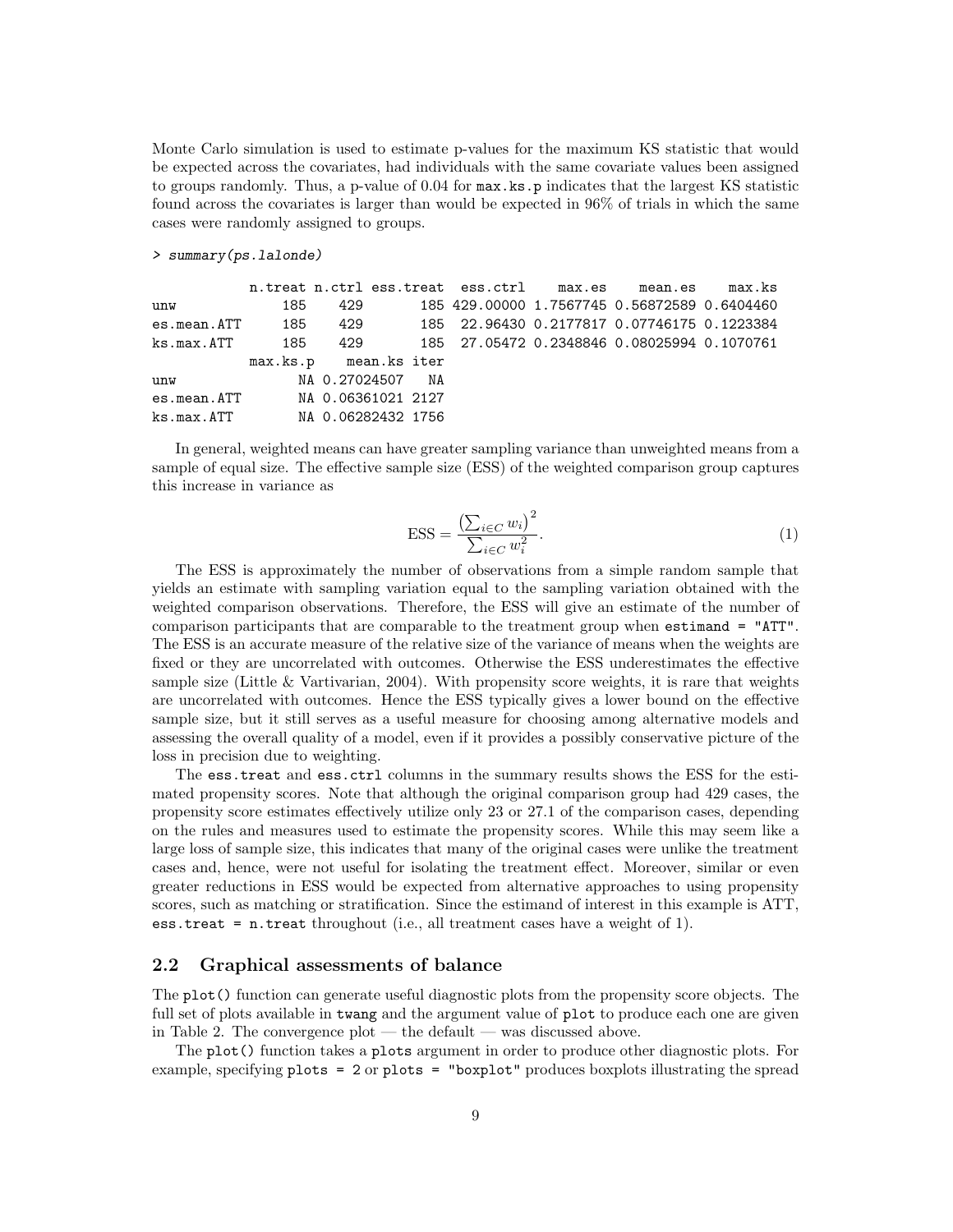of the estimated propensity scores in the treatment and comparison groups. Whereas propensity score stratification requires considerable overlap in these spreads, excellent covariate balance can often be achieved with weights, even when the propensity scores estimated for the treatment and control groups show little overlap.



## > plot(ps.lalonde, plots=2)

| Descriptive Numeric |                | Description                                                     |
|---------------------|----------------|-----------------------------------------------------------------|
| argument            | argument       |                                                                 |
| "optimize"          |                | Balance measure as a function of GBM iterations                 |
| "boxplot"           | $\overline{2}$ | Boxplot of treatment/control propensity scores                  |
| "es"                | 3              | Standardized effect size of pretreatment variables              |
| $" + "$             | 4              | t-test p-values for weighted pretreatment variables             |
| "ks"                | 5              | Kolmogorov-Smirnov p-values for weighted pretreatment variables |
| "histogram"         | 6              | Histogram of weights for treatment/control                      |

Table 2: Available options for plots argument to plot() function.

The effect size plot illustrates the effect of weights on the magnitude of differences between groups on each pretreatment covariate. These magnitudes are standardized using the standardized effect size described earlier. In these plots, substantial reductions in effect sizes are observed for most variables (blue lines), with only one variable showing an increase in effect size (red lines), but only a seemingly trivial increase. Closed red circles indicate a statistically significant difference, many of which occur before weighting, none after. In some analyses variables can have very little variance in the treatment group sample or the entire sample and group differences can be very large relative to the standard deviations. In these situations, the user is warned that some effect sizes are too large to plot.

> plot(ps.lalonde, plots=3)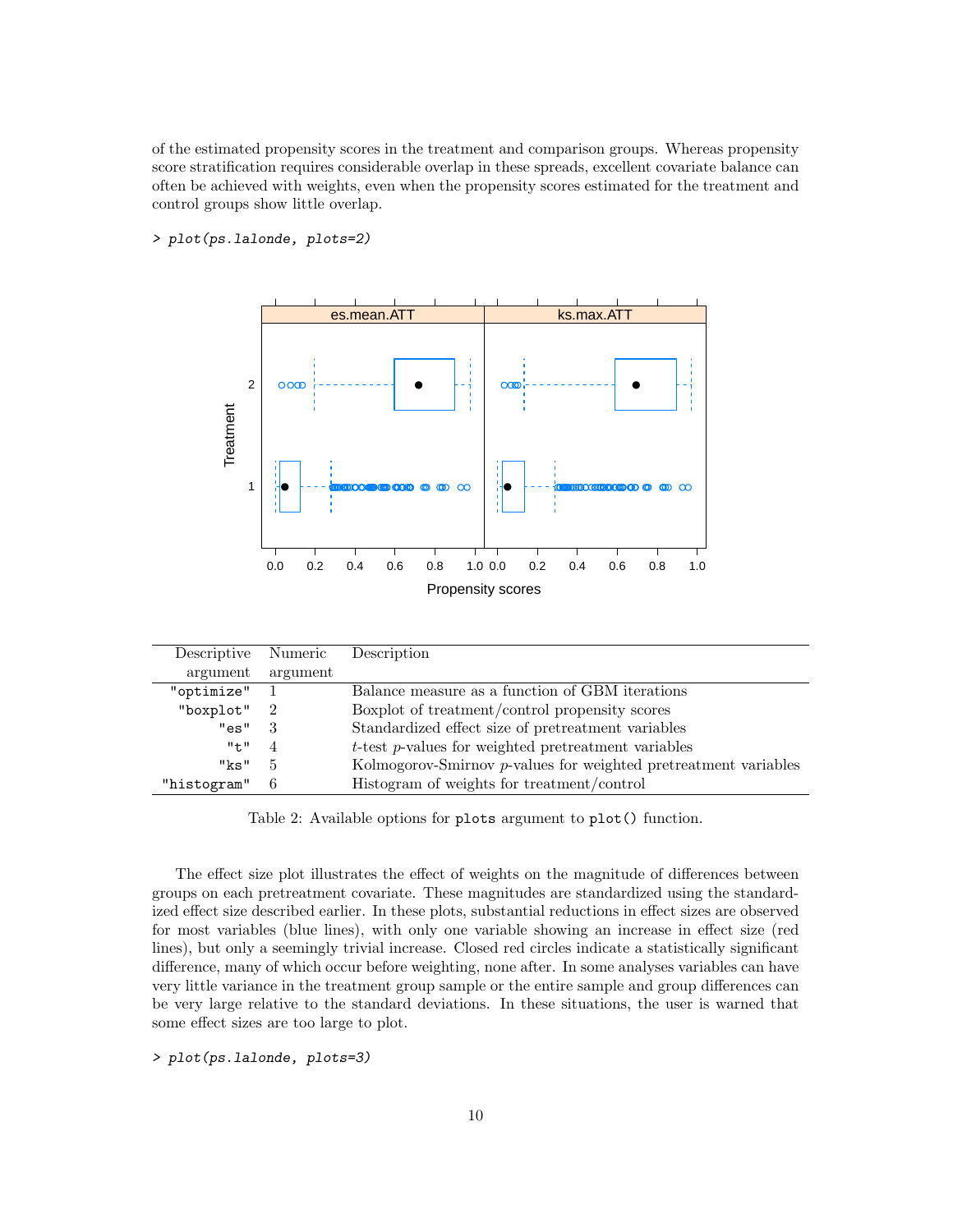

When many of the p-values testing individual covariates for balance are very small, the groups are clearly imbalanced and inconsistent with what we would expect had the groups been formed by random assignment. After weighting we would expect the p-values to be larger if balance had been achieved. We use a QQ plot comparing the quantiles of the observed p-values to the quantiles of the uniform distribution (45 degree line) to conduct this check of balance. Ideally, the p-values from independent tests in which the null hypothesis is true will have a uniform distribution. Although the ideal is unlikely to hold even if we had random assignment (Bland, 2013), severe deviation of the p-values below the diagonal suggests lack of balance and p-values running at or above the diagonal suggests balance might have been achieved. The p-value plot (plots=4 or plots="t") allows users to visually to inspect the p-values of the t-tests for group differences in the covariate means.

> plot(ps.lalonde, plots = 4)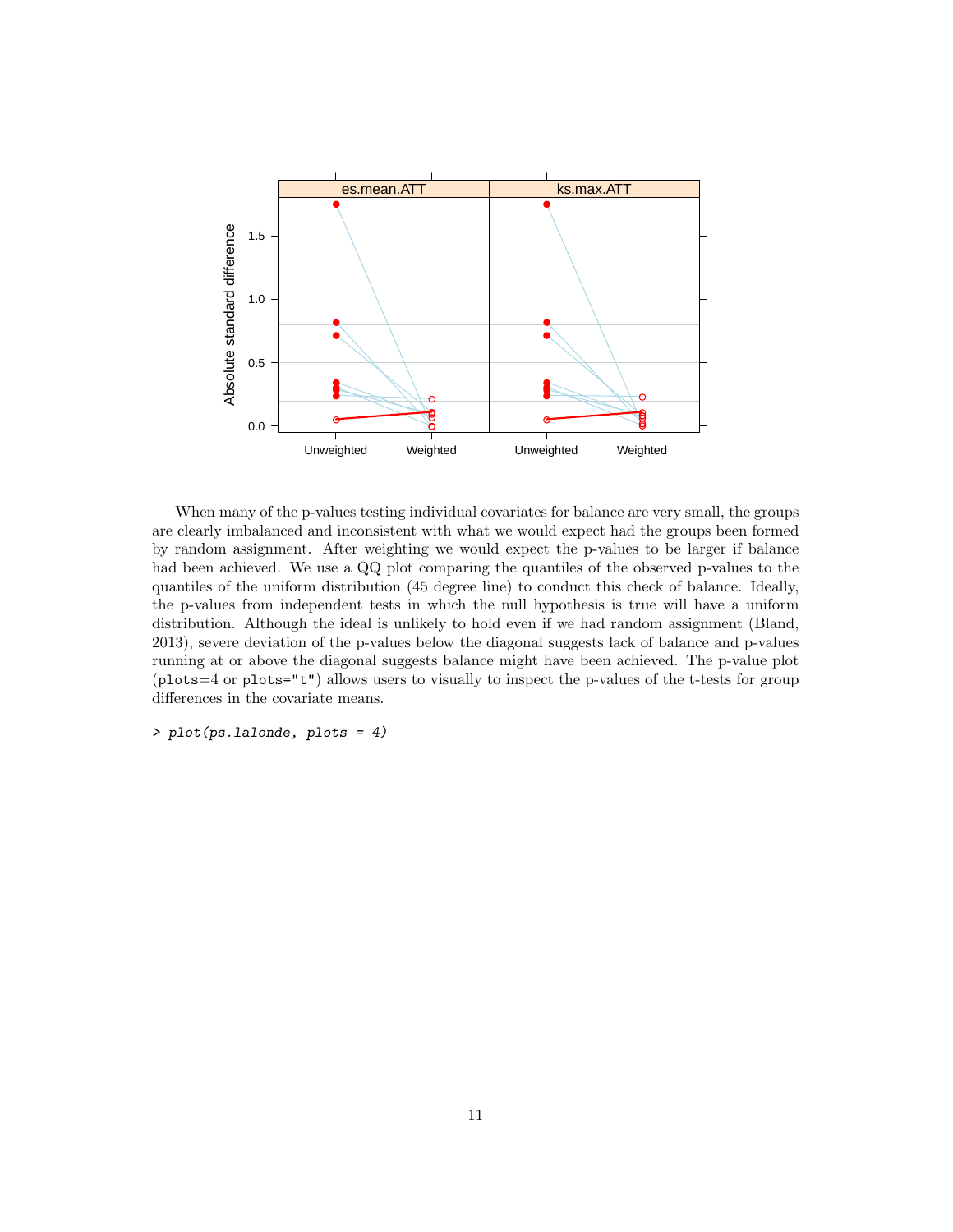

Before weighting (closed circles), the groups have statistically significant differences on many variables (i.e., p-values are near zero). After weighting (open circles) the p-values are generally above the 45-degree line, which represents the cumulative distribution of a uniform variable on [0,1]. This indicates that the p-values are even larger than would be expected in a randomized study.

One can inspect similar plots for the KS statistic with the argument plots = "ks" or

> plot(ps.lalonde, plots = 5)



In all cases, the subset argument can be used if we wish to fous on results from one stopping rule.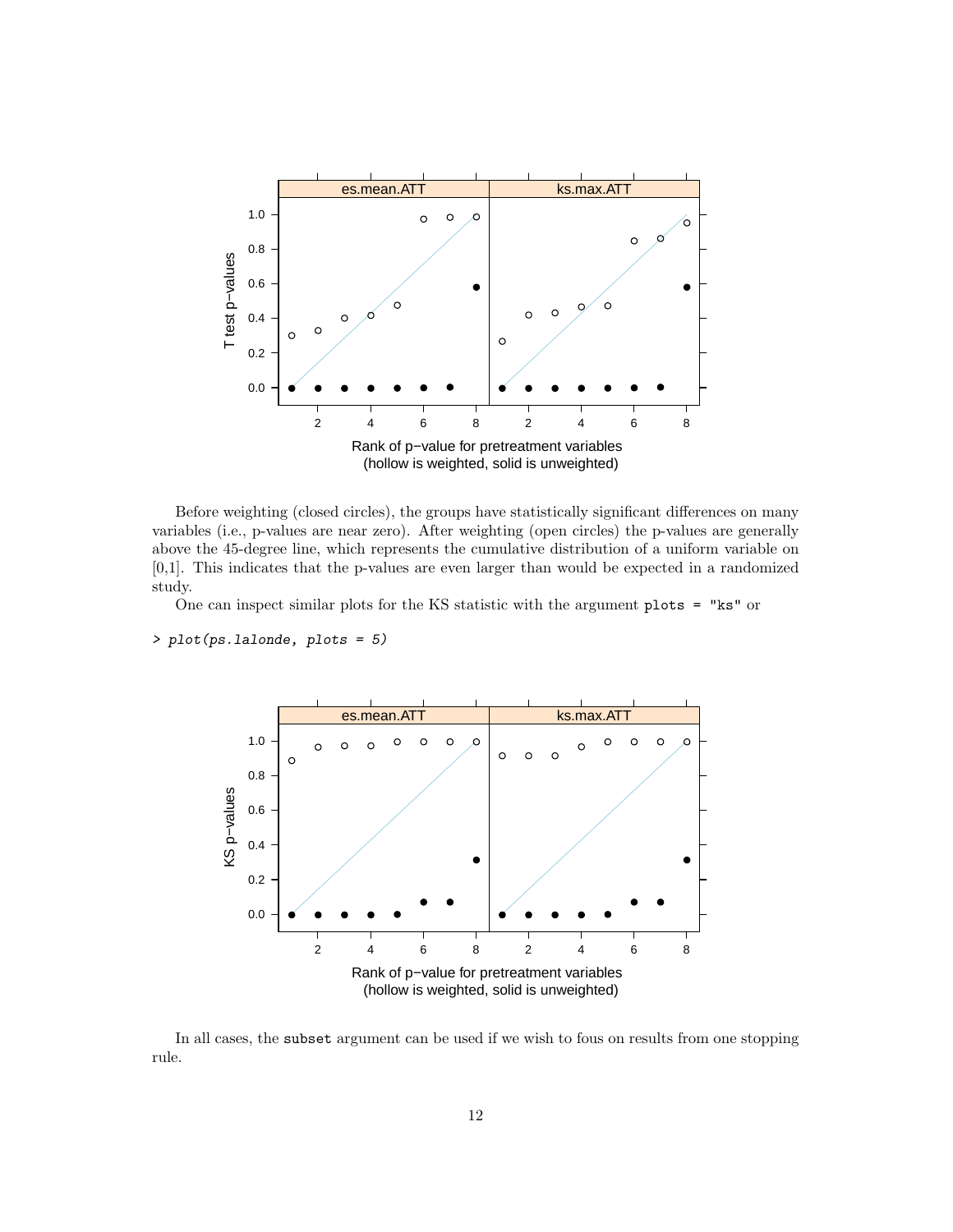> plot(ps.lalonde, plots = 3, subset = 2)



# 2.3 Analysis of outcomes

A separate R package, the survey package, is useful for performing the outcomes analyses using weights. Its statistical methods account for the weights when computing standard error estimates. It is not a part of the standard R installation but installing twang should automatically install survey as well.

### > library(survey)

The get.weights() function extracts the propensity score weights from a ps object. Those weights may then be used as case weights in a svydesign object. By default, it returns weights corresponding to the estimand (ATE or ATT) that was specified in the original call to ps(). If needed, the user can override the default via the optional estimand argument.

```
> lalonde$w <- get.weights(ps.lalonde, stop.method="es.mean")
> design.ps <- svydesign(ids=~1, weights=~w, data=lalonde)
```
The stop.method argument specifies which GBM model, and consequently which weights, to utilize.

The svydesign function from the survey package creates an object that stores the dataset along with design information needed for analyses. See help(svydesign) for more details on setting up svydesign objects.

The aim of the National Supported Work Demonstration analysis is to determine whether the program was effective at increasing earnings in 1978. The propensity score adjusted test can be computed with svyglm.

```
> glm1 <- svyglm(re78 ~ treat, design=design.ps)
> summary(glm1)
```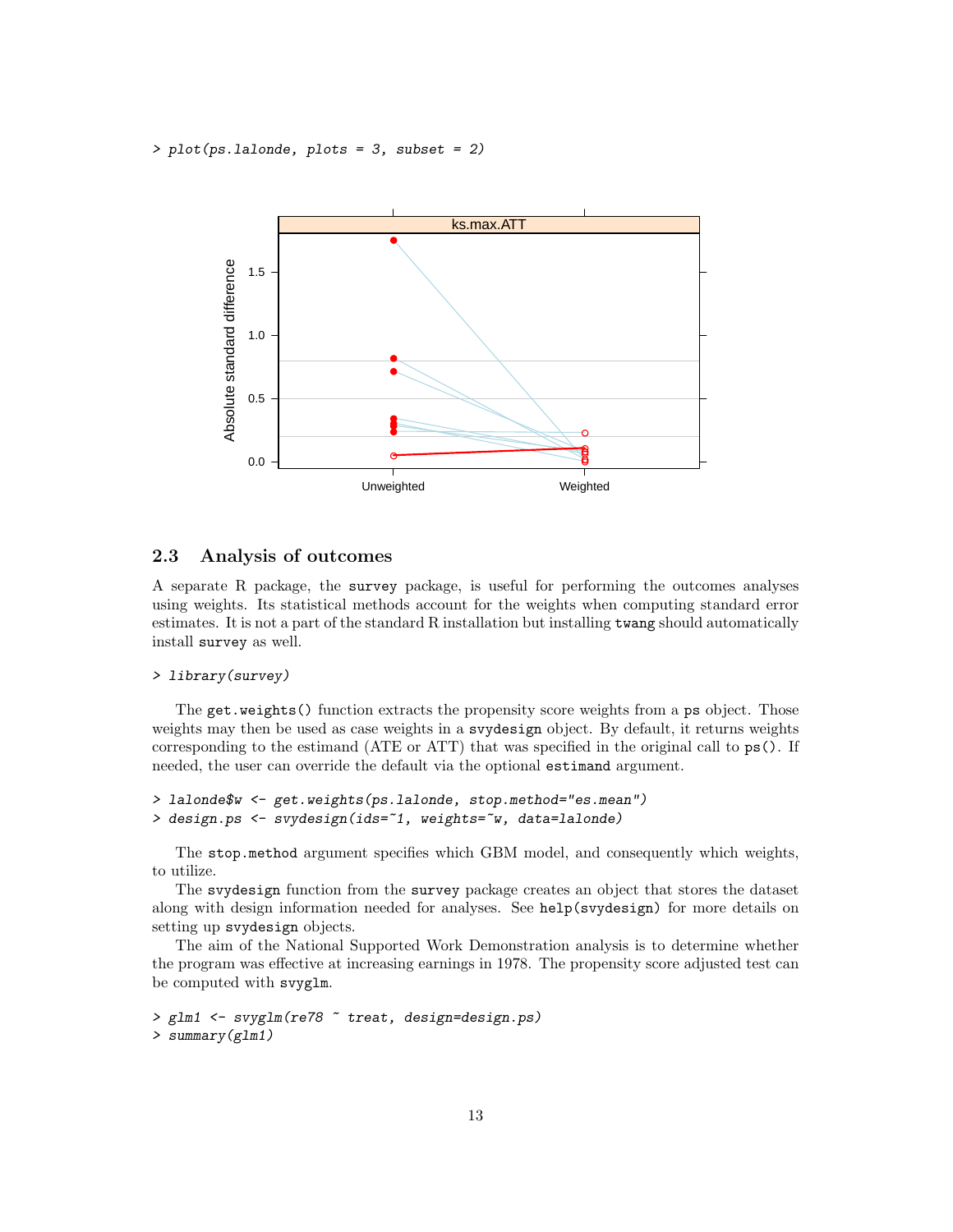```
Call:
svglm(formula = re78 \tilde{ }</math>treat, design = design.ps)Survey design:
svydesign(ids = \tilde{ }1, weights = \tilde{ }w, data = lalonde)
Coefficients:
            Estimate Std. Error t value Pr(>|t|)
(Intercept) 5616.6 884.9 6.347 4.28e-10 ***
treat 732.5 1056.6 0.693 0.488
---
Signif. codes: 0 '***' 0.001 '**' 0.01 '*' 0.05 '.' 0.1 ' ' 1
(Dispersion parameter for gaussian family taken to be 49804197)
Number of Fisher Scoring iterations: 2
```
The analysis estimates an increase in earnings of \$733 for those that participated in the NSW compared with similarly situated people observed in the CPS. The effect, however, does not appear to be statistically significant.

Some authors have recommended utilizing both propensity score adjustment and additional covariate adjustment to minimize mean square error or to obtain "doubly robust" estimates of the treatment effect (Huppler-Hullsiek & Louis 2002, Bang & Robins 2005). These estimators are consistent if either the propensity scores are estimated correctly or the regression model is specified correctly. For example, note that the balance table for ks.max.ATT made the two groups more similar on nodegree, but still some differences remained, 70.8% of the treatment group had no degree while 60.1% of the comparison group had no degree. While linear regression is sensitive to model misspecification when the treatment and comparison groups are dissimilar, the propensity score weighting has made them more similar, perhaps enough so that additional modeling with covariates can adjust for any remaining differences. In addition to potential bias reduction, the inclusion of additional covariates can reduce the standard error of the treatment effect if some of the covariates are strongly related to the outcome.

```
> glm2 <- svyglm(re78 ~ treat + nodegree, design=design.ps)
> summary(glm2)
Call:
svyglm(formula = re78 ~ treat + nodegree, design = design.ps)
Survey design:
svydesign(ids = \tilde{ }1, weights = \tilde{ }w, data = lalonde)
Coefficients:
           Estimate Std. Error t value Pr(>|t|)
(Intercept) 6768.4 1471.0 4.601 5.11e-06 ***
treat 920.3 1082.8 0.850 0.396
nodegree -1891.8 1261.9 -1.499 0.134
---
Signif. codes: 0 '***' 0.001 '**' 0.01 '*' 0.05 '.' 0.1 ' ' 1
(Dispersion parameter for gaussian family taken to be 49013778)
```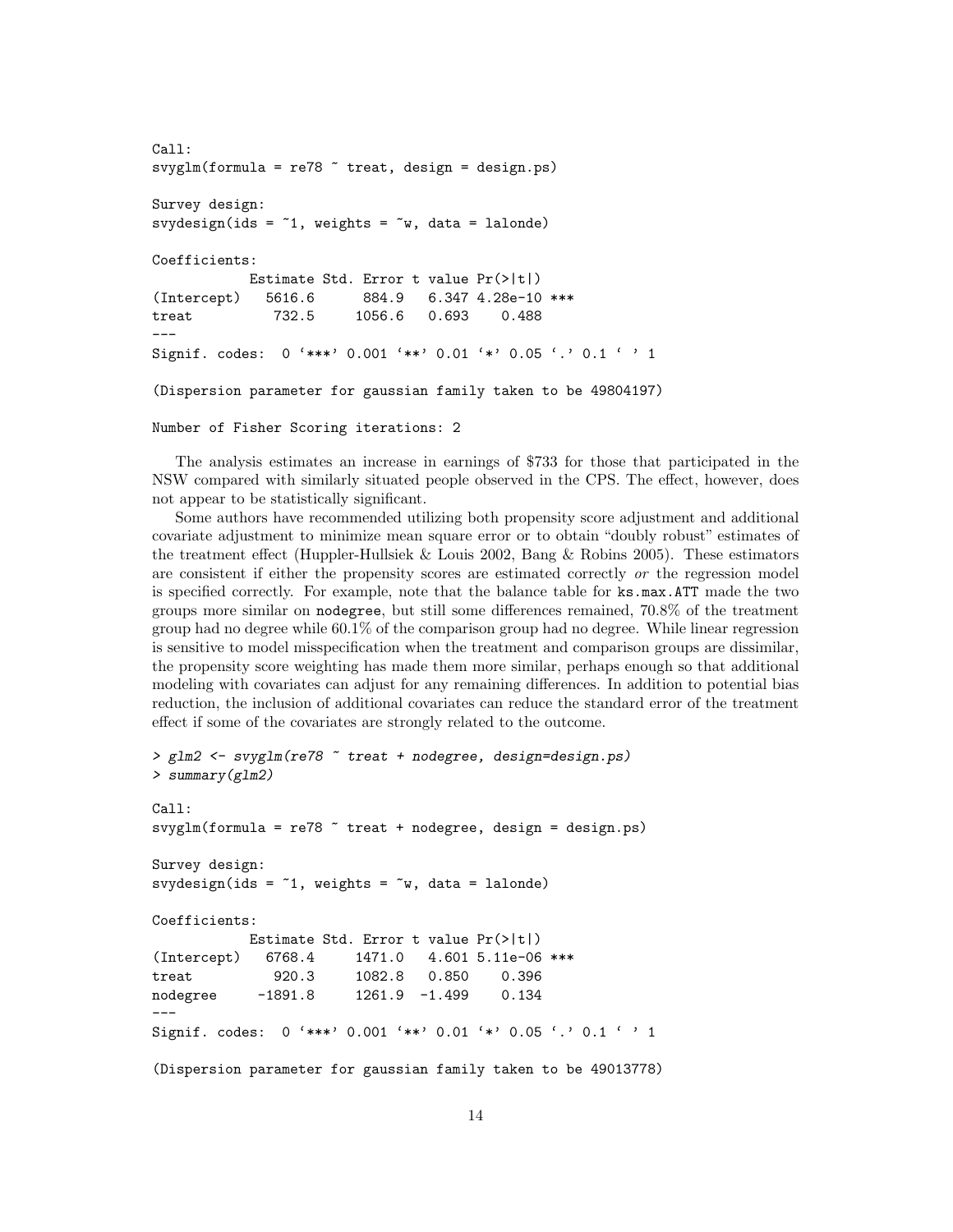Number of Fisher Scoring iterations: 2

Adjusting for the remaining group difference in the nodegree variable slightly increased the estimate of the program's effect to \$920, but the difference is still not statistically significant. We can further adjust for the other covariates, but that too in this case has little effect on the estimated program effect.

```
> glm3 <- svyglm(re78 ~ treat + age + educ + black + hispan + nodegree +
+ married + re74 + re75,
               design=design.ps)
> summary(glm3)
Call:
svglm(formula = re78 \tilde{ } treat + age + educ + black + hispan +
   nodegree + married + re74 + re75, design = design.ps)
Survey design:
svydesign(ids = \tilde{ }1, weights = \tilde{ }w, data = lalonde)
Coefficients:
            Estimate Std. Error t value Pr(>|t|)
(Intercept) -2.459e+03 4.289e+03 -0.573 0.56671
treat 7.585e+02 1.019e+03 0.745 0.45674
age 3.005e+00 5.558e+01 0.054 0.95691
educ 7.488e+02  2.596e+02  2.884  0.00406 **
black -7.627e+02 1.012e+03 -0.753 0.45153
hispan 6.106e+02 1.711e+03 0.357 0.72123
nodegree 5.350e+02 1.626e+03 0.329 0.74227
married 4.918e+02 1.072e+03 0.459 0.64660
re74 5.699e-02 1.801e-01 0.316 0.75176
re75 1.568e-01 1.946e-01 0.806 0.42076
---
Signif. codes: 0 '***' 0.001 '**' 0.01 '*' 0.05 '.' 0.1 ' ' 1
```
(Dispersion parameter for gaussian family taken to be 47150852)

```
Number of Fisher Scoring iterations: 2
```
### 2.4 Estimating the program effect using linear regression

The more traditional regression approach to estimating the program effect would fit a linear model with a treatment indicator and linear terms for each of the covariates.

```
> glm4 <- lm(re78 ~ treat + age + educ + black + hispan + nodegree +
+ married + re74 + re75,
            data=lalonde)
> summary(glm4)
Call:
lm(formula = re78 \tilde{ } treat + age + educ + black + hispan + nodegree +
   married + re74 + re75, data = lalonde)
```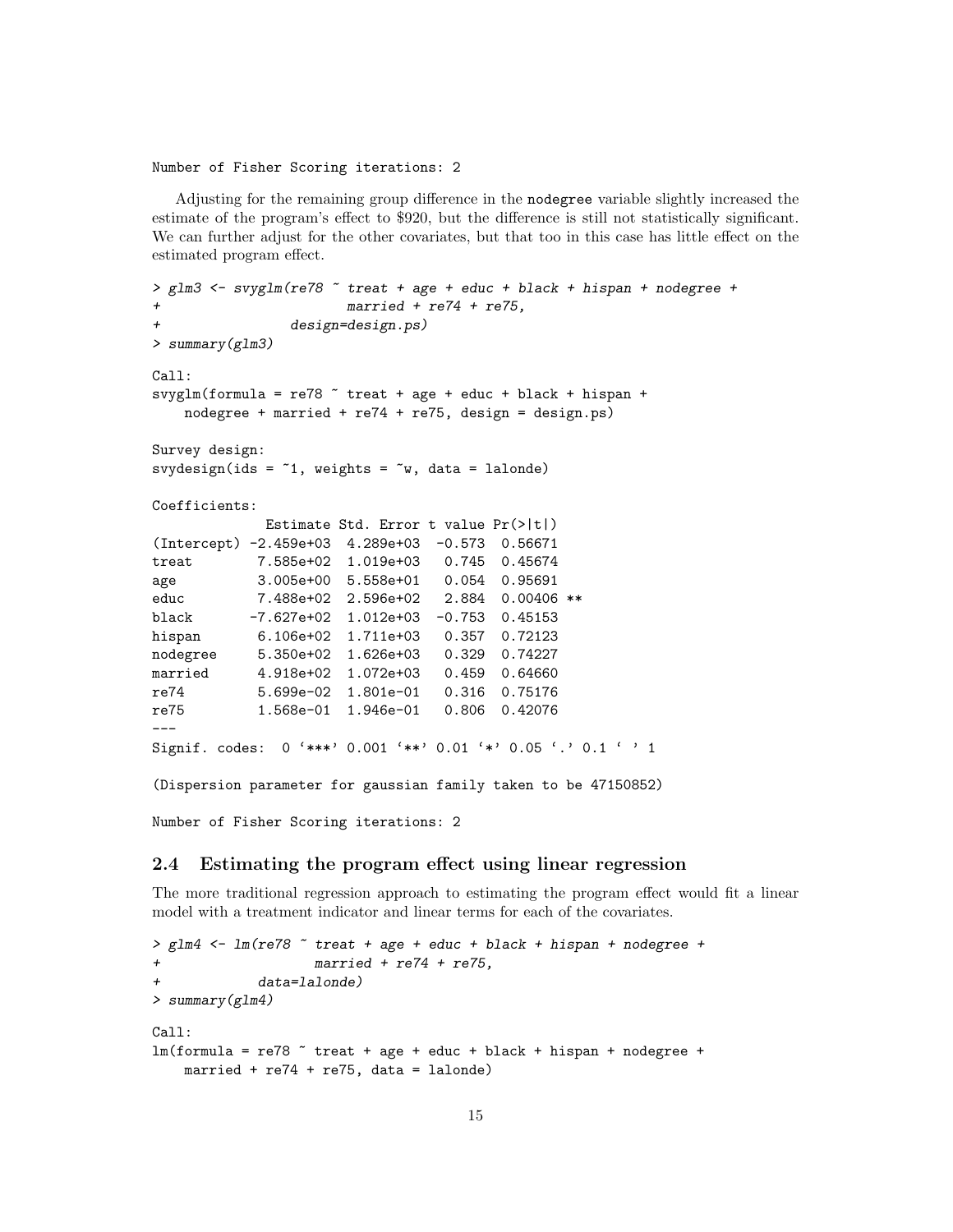```
Residuals:
  Min 1Q Median 3Q Max
-13595 -4894 -1662 3929 54570
Coefficients:
            Estimate Std. Error t value Pr(>|t|)
(Intercept) 6.651e+01 2.437e+03 0.027 0.9782
treat 1.548e+03 7.813e+02 1.982 0.0480 *
age 1.298e+01 3.249e+01 0.399 0.6897
educ 4.039e+02 1.589e+02 2.542 0.0113 *
black -1.241e+03 7.688e+02 -1.614 0.1071
hispan 4.989e+02 9.419e+02 0.530 0.5966
nodegree 2.598e+02 8.474e+02 0.307 0.7593
married 4.066e+02 6.955e+02 0.585 0.5590
re74 2.964e-01 5.827e-02 5.086 4.89e-07 ***
re75 2.315e-01 1.046e-01 2.213 0.0273 *
---
Signif. codes: 0 '***' 0.001 '**' 0.01 '*' 0.05 '.' 0.1 ' ' 1
Residual standard error: 6948 on 604 degrees of freedom
Multiple R-squared: 0.1478, Adjusted R-squared: 0.1351
F-statistic: 11.64 on 9 and 604 DF, p-value: < 2.2e-16
```
This model estimates a rather strong treatment effect, estimating a program effect of \$1548 with a p-value=0.048. Several variations of this regression approach also estimate strong program effects. For example using square root transforms on the earnings variables yields a pvalue=0.016. These estimates, however, are very sensitive to the model structure since the treatment and control subjects differ greatly as seen in the unweighted balance comparison (\$unw) from bal.table(ps.lalonde).

### 2.5 Propensity scores estimated from logistic regression

Propensity score analysis is intended to avoid problems associated with the misspecification of covariate adjusted models of outcomes, but the quality of the balance and the treatment effect estimates can be sensitive to the method used to estimate the propensity scores. Consider estimating the propensity scores using logistic regression instead of ps().

```
> ps.logit <- glm(treat ~ age + educ + black + hispan + nodegree +
+ married + re74 + re75,
+ data = lalonde,
+ family = binomial)
> lalonde$w.logit <- rep(1,nrow(lalonde))
> lalonde$w.logit[lalonde$treat==0] <- exp(predict(ps.logit,subset(lalonde,treat==0)))
```
predict() for logistic regression model produces estimates on the log-odds scale by default. Exponentiating those predictions for the comparison subjects gives the ATT weights  $p/(1-p)$ . dx.wts() from the twang package diagnoses the balance for an arbitrary set of weights producing a balance table. This function requires the user to specify the estimand argument in order to perform the appropriate calculations relative to the target group on which we are drawing inferences.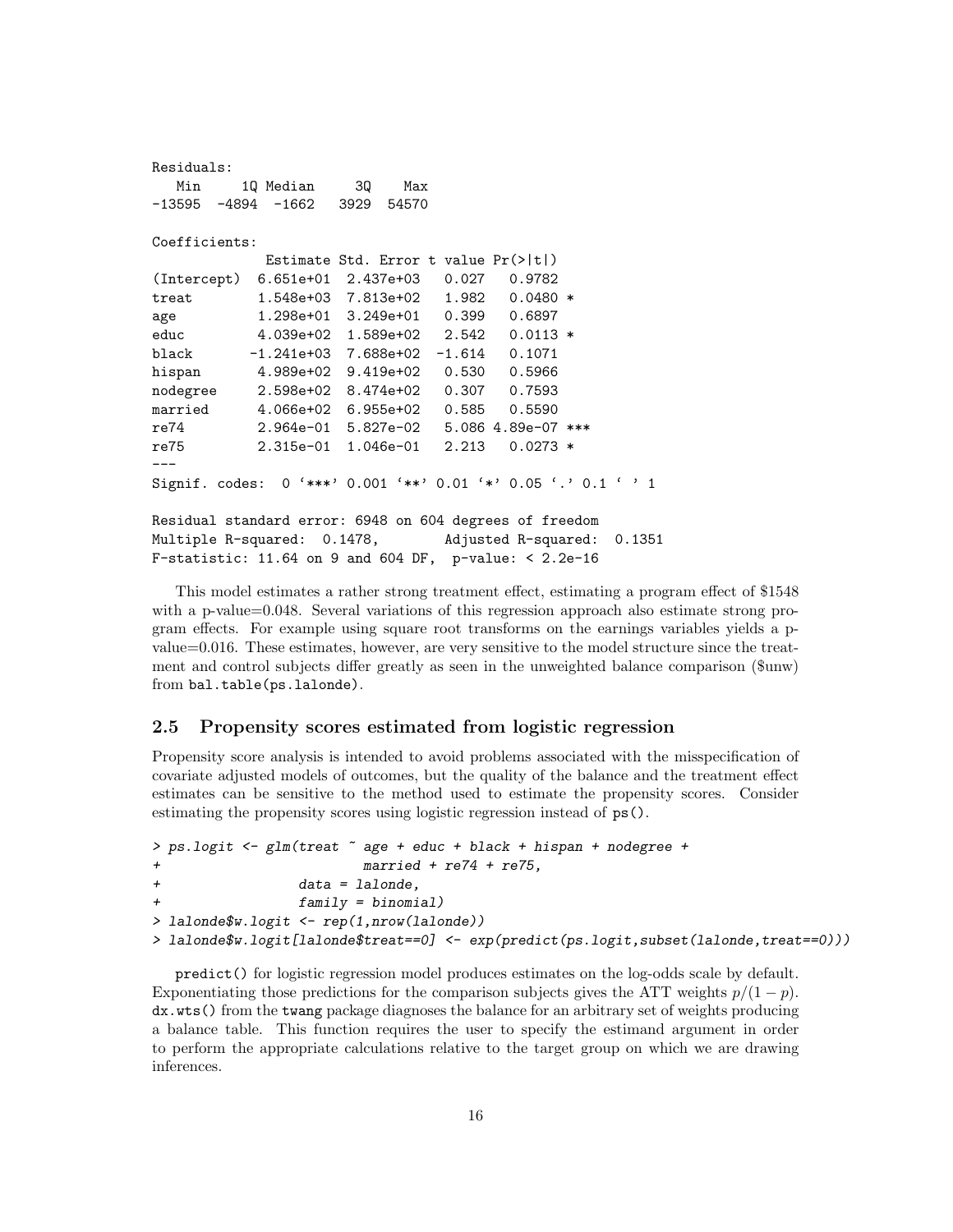```
> bal.logit \leq dx.wts(x = lalonde$w.logit,
+ data=lalonde,
+ vars=c("age","educ","black","hispan","nodegree",
+ "married","re74","re75"),
+ treat.var="treat",
+ perm.test.iters=0, estimand = "ATT")
> bal.logit
 type n.treat n.ctrl ess.treat ess.ctrl max.es mean.es max.ks
1 unw 185 429 185 429.00000 1.7567745 0.5687259 0.6404460
2 185 429 185 99.81539 0.1188496 0.0318841 0.3078039
   mean.ks iter
1 0.27024507 NA
2 0.09302319 NA
```
Applying the bal.table() function to this object returns a variable-by-variable summary of balance, just like it did for the ps object.

```
> bal.logit \leq dx.wts(x = lalonde$w.logit,
+ data=lalonde,
+ vars=c("age","educ","black","hispan","nodegree",
+ "married","re74","re75"),
+ treat.var="treat",
                 perm.test.iters=0, estimand = "ATT")> bal.logit
 type n.treat n.ctrl ess.treat ess.ctrl max.es mean.es max.ks
1 unw 185 429 185 429.00000 1.7567745 0.5687259 0.6404460
2 185 429 185 99.81539 0.1188496 0.0318841 0.3078039
   mean.ks iter
1 0.27024507 NA
2 0.09302319 NA
```
For weights estimated with logistic regression, the largest KS statistic was reduced from the unweighted sample's largest KS of 0.64 to 0.31, which is still quite a large KS statistic. Table 3 shows the details of the balance of the treatment and comparison groups. The means of the two groups appear to be quite similar while the KS statistic shows substantial differences in their distributions.

```
> pretty.tab <- bal.table(bal.logit)[[2]][,c("tx.mn","ct.mn","ks")]
> pretty.tab <- cbind(pretty.tab, bal.table(bal.logit)[[1]]$ct.mn)
> names(pretty.tab) <- c("E(Y1|t=1)","E(Y0|t=1)","KS","E(Y0|t=0)")
> xtable(pretty.tab,
+ caption = "Logistic regression estimates of the propensity scores",
+ label = "tab:balancelogit",
+ digits = c(0, 2, 2, 2, 2),
+ align=c("l","r","r","r","r"))
```
Table 4 compares the balancing quality of the weights directly with one another.

```
> design.logit <- svydesign(ids=~1, weights=~w.logit, data=lalonde)
> glm6 <- svyglm(re78 ~ treat, design=design.logit)
> summary(glm6)
```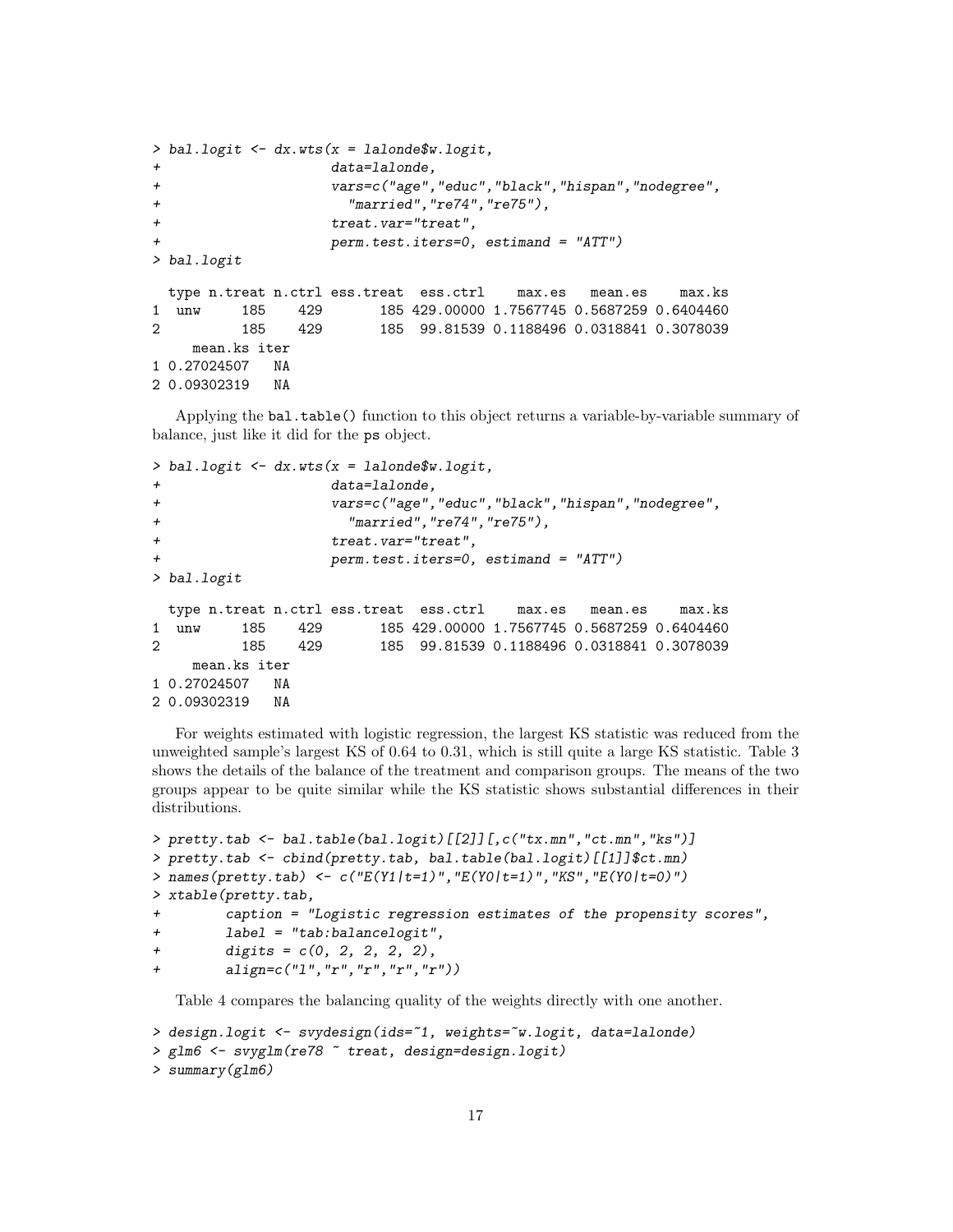|          | $E(Y1 t=1)$ | $E(Y0 t=1)$ | ΚS   | $E(Y0 t=0)$ |
|----------|-------------|-------------|------|-------------|
| age      | 25.82       | 24.97       | 0.31 | 28.03       |
| educ     | 10.35       | 10.40       | 0.04 | 10.23       |
| black    | 0.84        | 0.84        | 0.00 | 0.20        |
| hispan   | 0.06        | 0.06        | 0.00 | 0.14        |
| nodegree | 0.71        | 0.69        | 0.02 | 0.60        |
| married  | 0.19        | 0.17        | 0.02 | 0.51        |
| re74     | 2095.57     | 2106.05     | 0.23 | 5619.24     |
| re75     | 1532.06     | 1496.54     | 0.13 | 2466.48     |

Table 3: Logistic regression estimates of the propensity scores

|                 | n.treat | ess.ctrl | max.es | mean.es | max.ks | mean.ks |
|-----------------|---------|----------|--------|---------|--------|---------|
| $_{\text{unw}}$ | 185     | 429.00   | 1.76   | 0.57    | 0.64   | 0.27    |
| logit           | 185     | 99.82    | 0.12   | 0.03    | 0.31   | 0.09    |
| es.mean.ATT     | 185     | 22.96    | 0.22   | 0.08    | 0.12   | 0.06    |
| ks.max.ATT      | 185     | 27.05    | 0.23   | 0.08    | 0.11   | 0.06    |

Table 4: Summary of the balancing properties of logistic regression and gbm

```
Call:
svyglm(formula = re78 ~ treat, design = design.logit)
Survey design:
svydesign(ids = \tilde{ }1, weights = \tilde{ }w.logit, data = lalonde)
Coefficients:
           Estimate Std. Error t value Pr(>|t|)
(Intercept) 5135.1 588.9 8.719 <2e-16 ***
treat 1214.1 824.7 1.472 0.142
---
Signif. codes: 0 '***' 0.001 '**' 0.01 '*' 0.05 '.' 0.1 ' ' 1
(Dispersion parameter for gaussian family taken to be 49598072)
```
Number of Fisher Scoring iterations: 2

The analysis estimates an increase in earnings of \$1214 for those that participated in the NSW compared with similarly situated people observed in the CPS. Table 5 compares all of the treatment effect estimates.

# 3 An ATE example

In the analysis of Section 2, we focused on estimating ATT for the lalonde dataset. In this situation, the ATE is not of great substantive interest because not all people who are offered entrance into the program could be expected to take advantage of the opportunity. Further, there is some evidence that the treated subjects were drawn from a subset of the covariate space. In particular, in an ATE analysis, we see that we are unable to achieve balance, especially for the "black" indicator.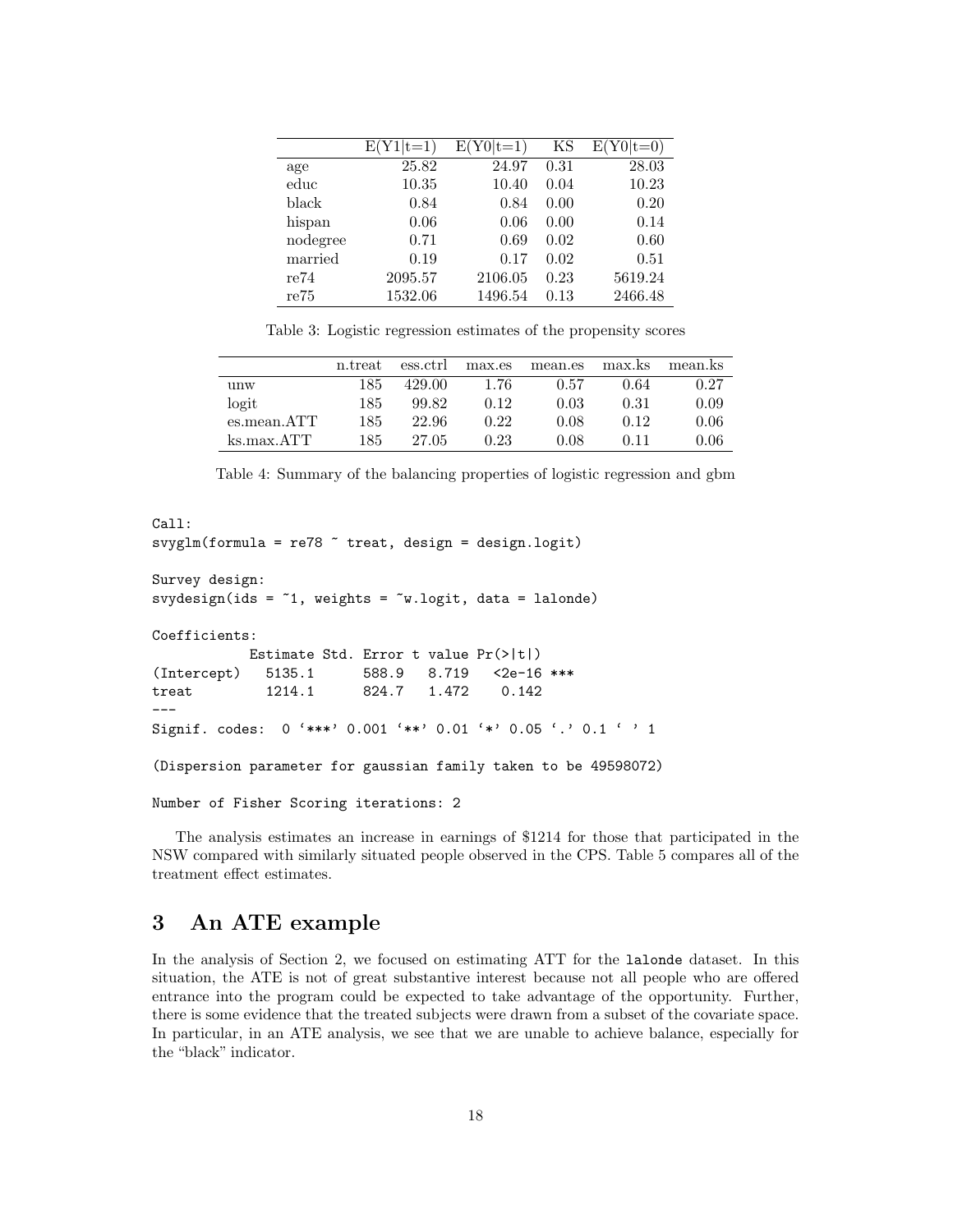| Treatment effect PS estimate |                            | Linear adjustment |
|------------------------------|----------------------------|-------------------|
|                              | \$733 GBM, minimize ES     | none              |
|                              | \$920 GBM, minimize ES     | nodegree          |
|                              | \$758 GBM, minimize ES     | all               |
| \$1548                       | None                       | all               |
|                              | \$1214 Logistic regression | none              |
|                              | \$1237 Logistic regression | all               |

Table 5: Treatment effect estimates by various methods

We now turn to an ATE analysis that is feasible and meaningful. We focus on the lindner dataset, which was included in the USPS package (Obenchain 2011), and is now included in twang for convenience. A tutorial by Helmreich and Pruzek (2009; HP) for the PSAgraphics package also uses propensity scores to analyze a portion of these data. HP describe the data as follows on p. 3 with our minor recodings in square braces:

The lindner data contain data on 996 patients treated at the Lindner Center, Christ Hospital, Cincinnati in 1997. Patients received a Percutaneous Coronary Intervention (PCI). The data consists of 10 variables. Two are outcomes: [sixMonthSurvive] ranges over two values... depending on whether patients surved to six months post treatment [denoted by TRUE] or did not survive to six months [FALSE]... Secondly, cardbill contains the costs in 1998 dollars for the first six months (or less if the patient did not survive) after treatment... The treatment variable is abcix, where 0 indicates PCI treatment and 1 indicates standard PCI treatment and additional treatment in some form with abciximab. Covariates include acutemi, 1 indicating a recent acute myocardial infarction and 0 not; ejecfrac for the left ventricle ejection fraction, a percentage from 0 to 90; ves1proc giving the number of vessels (0 to 5) involved in the initial PCI; stent with 1 indicating coronary stent inserted, 0 not; diabetic where 1 indicates that the patient has been diagnosed with diabetes, 0 not; height in centimeters and female coding the sex of the patent, 1 for female, 0 for male.

HP focus on cardbill — the cost for the first months after treatment — as their outcome of interest. However, since not all patients survived to six months, it is not clear whether a lower value of cardbill is good or not. For this reason, we choose six-month survival (sixMonthSurvive) as our outcome of interest.

Ignoring pre-treatment variables, we see that abcix is associated with lower rates of 6-month mortality:

```
> data(lindner)
> table(lindner$sixMonthSurvive, lindner$abcix)
         0 1
 FALSE 15 11
 TRUE 283 687
> chisq.test(table(lindner$sixMonthSurvive, lindner$abcix))
       Pearson's Chi-squared test with Yates' continuity correction
data: table(lindner$sixMonthSurvive, lindner$abcix)
```

```
X-squared = 8.5077, df = 1, p-value = 0.003536
```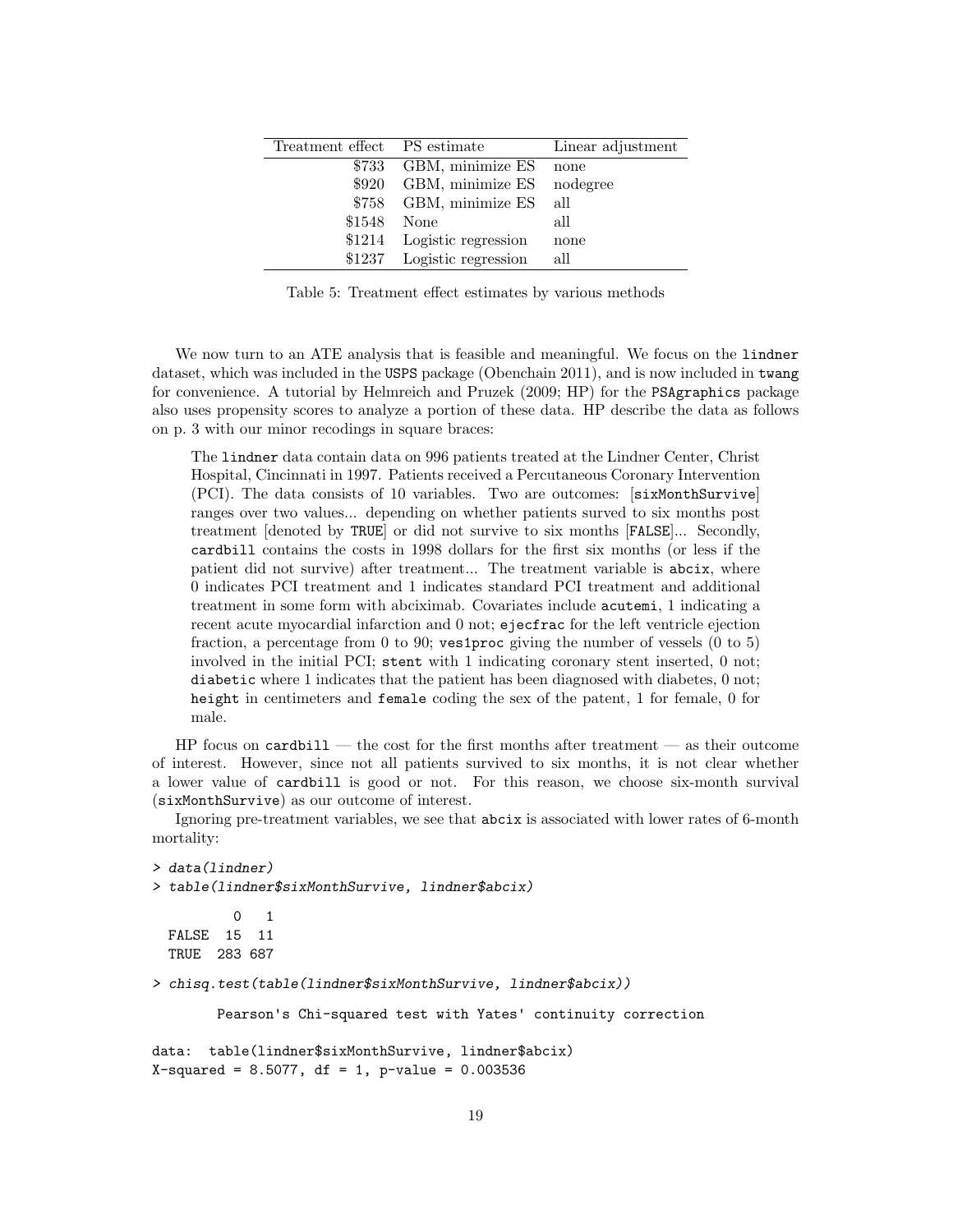The question is whether this association is causal. If health care policies were to be made on the basis of these data, we would wish to elicit expert opinion as to whether there are likely to be other confounding pretreatment variables. For this tutorial, we simply follow HP in choosing the pre-treatment covariates. The twang model is fit as follows

```
> set.seed(1)
> ps.lindner <- ps(abcix ~ stent + height + female + diabetic +
                 actemi + ejecfrac + ves1proc, data = lindner,+ verbose = FALSE, estimand = "ATE")
```
We set estimand = "ATE" because we are interested in the effects of abciximab on everyone in the population. We do not specify the stopping rules. Consequently ps() uses the defaults: es.mean and ks.mean. We then inspect pre- and post-weighting balance with the command

> bal.table(ps.lindner)

| $_{\text{unw}}$ |                |               |                        |               |                  |                              |                   |                 |            |
|-----------------|----------------|---------------|------------------------|---------------|------------------|------------------------------|-------------------|-----------------|------------|
|                 | tx.mn          | tx.sd         | ct.mn                  |               | ct.sd std.eff.sz | stat                         | p                 |                 | ks ks.pval |
| stent           | 0.705          | 0.456         | 0.584                  | 0.494         | 0.257            |                              | 3.624 0.000 0.121 |                 | 0.004      |
| height          | 171.443 10.695 |               | 171.446                | 10.589        |                  | $0.000 - 0.005 0.996 0.025$  |                   |                 | 0.999      |
| female          | 0.331          | 0.471         | 0.386                  | 0.488         |                  | $-0.115 -1.647 0.100 0.055$  |                   |                 | 0.531      |
| diabetic        | 0.205          | 0.404         | 0.268                  | 0.444         |                  | $-0.152 -2.127 0.034 0.064$  |                   |                 | 0.349      |
| acutemi         | 0.179          | 0.384         | 0.060                  | 0.239         | 0.338            |                              | 5.923 0.000 0.119 |                 | 0.005      |
| ejecfrac        |                | 50.403 10.419 |                        | 52.289 10.297 |                  | $-0.181 - 2.640 0.008 0.114$ |                   |                 | 0.008      |
| ves1proc        | 1.463          | 0.706         | 1.205                  | 0.480         | 0.393            |                              | 6.693 0.000 0.188 |                 | 0.000      |
| \$ks.mean.ATE   |                |               |                        |               |                  |                              |                   |                 |            |
|                 | tx.mn          | tx.sd         | ct.mn                  |               | ct.sd std.eff.sz | stat                         |                   | $p \rightarrow$ | ks ks.pval |
| stent           | 0.683          | 0.466         | 0.657                  | 0.475         | 0.054            |                              | 0.718 0.473 0.025 |                 | 1.000      |
| height          | 171.470 10.550 |               | 171.591                | 10.589        |                  | $-0.011 - 0.155 0.877 0.015$ |                   |                 | 1.000      |
| female          | 0.338          | 0.473         | 0.345                  | 0.476         |                  | $-0.015 - 0.200 0.841 0.007$ |                   |                 | 1.000      |
| diabetic        | 0.215          | 0.411         | 0.229                  | 0.421         |                  | $-0.033 -0.432 0.666 0.014$  |                   |                 | 1.000      |
| acutemi         | 0.148          | 0.355         | 0.107                  | 0.310         | 0.114            |                              | 1.331 0.183 0.040 |                 | 0.935      |
| ejecfrac        |                | 51.052 10.333 | 51.604                 | 9.110         |                  | $-0.053 -0.798 0.425 0.027$  |                   |                 | 0.999      |
| ves1proc        | 1.395          | 0.666         | 1.337                  | 0.573         | 0.090            |                              | 1.203 0.229 0.028 |                 | 0.999      |
| \$es.mean.ATE   |                |               |                        |               |                  |                              |                   |                 |            |
|                 | tx.mn          | tx.sd         | ct.mn                  |               | ct.sd std.eff.sz | stat                         | p                 |                 | ks ks.pval |
| stent           | 0.683          | 0.466         | 0.656                  | 0.476         | 0.056            |                              | 0.752 0.452 0.027 |                 | 0.999      |
| height          |                |               | 171.467 10.541 171.582 | 10.665        |                  | $-0.011 - 0.147 0.883 0.016$ |                   |                 | 1.000      |
| female          | 0.338          | 0.473         | 0.345                  | 0.476         |                  | $-0.016 - 0.209 0.834 0.007$ |                   |                 | 1.000      |
| diabetic        | 0.215          | 0.411         | 0.231                  | 0.422         |                  | $-0.039 -0.512 0.609 0.016$  |                   |                 | 1.000      |
| acutemi         | 0.148          | 0.355         | 0.108                  | 0.311         | 0.113            |                              | 1.326 0.185 0.040 |                 | 0.938      |
| ejecfrac        |                | 51.037 10.349 | 51.545                 | 9.172         |                  | $-0.049 - 0.732 0.464 0.027$ |                   |                 | 0.999      |
| ves1proc        | 1.396          | 0.666         | 1.342                  | 0.579         | 0.082            |                              | 1.088 0.277 0.026 |                 | 1.000      |

This balance table shows that stent, acutemi, and ves1proc were all significantly imbalanced before weighting. After weighting (using either stop.method considered) we do not see problems in this regard. Examining plot(ps.lindner, plots = x) for x running from 1 to 5 does not reveal problems, either. In regard to the optimize plot, we note that the scales of the KS and ES statistics presented in the optimize plots are not necessarily comparable. The fact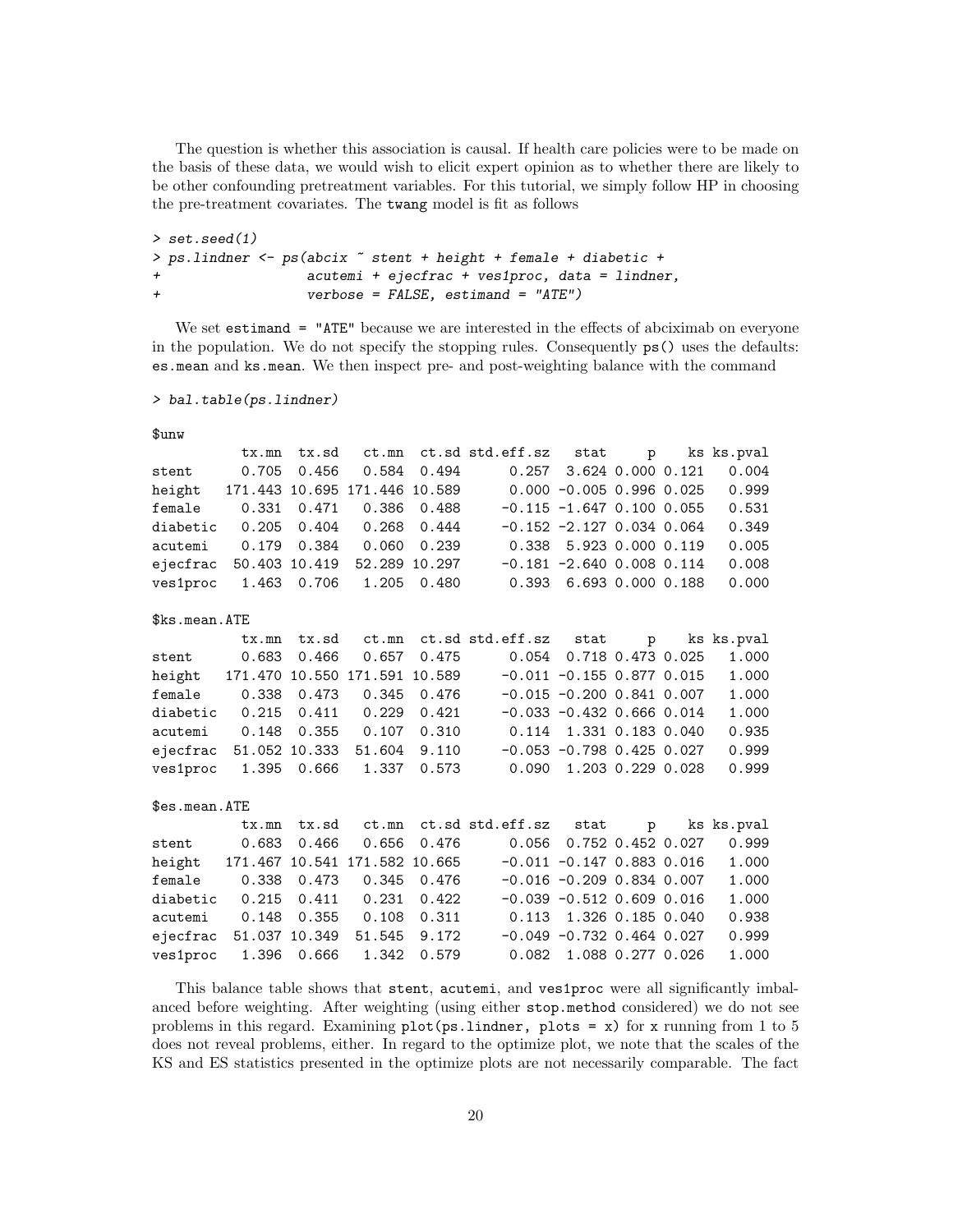that the KS values are lower than the ES values in the optimize plot does not suggest that the KS stopping rule is finding superior models. Each panel of the optimize plot indicates the gbm model that minimizes each stopping rule. The panels should not be compared other than to compare the number of iterations selected by each rule.



### > plot(ps.lindner, plots = 1)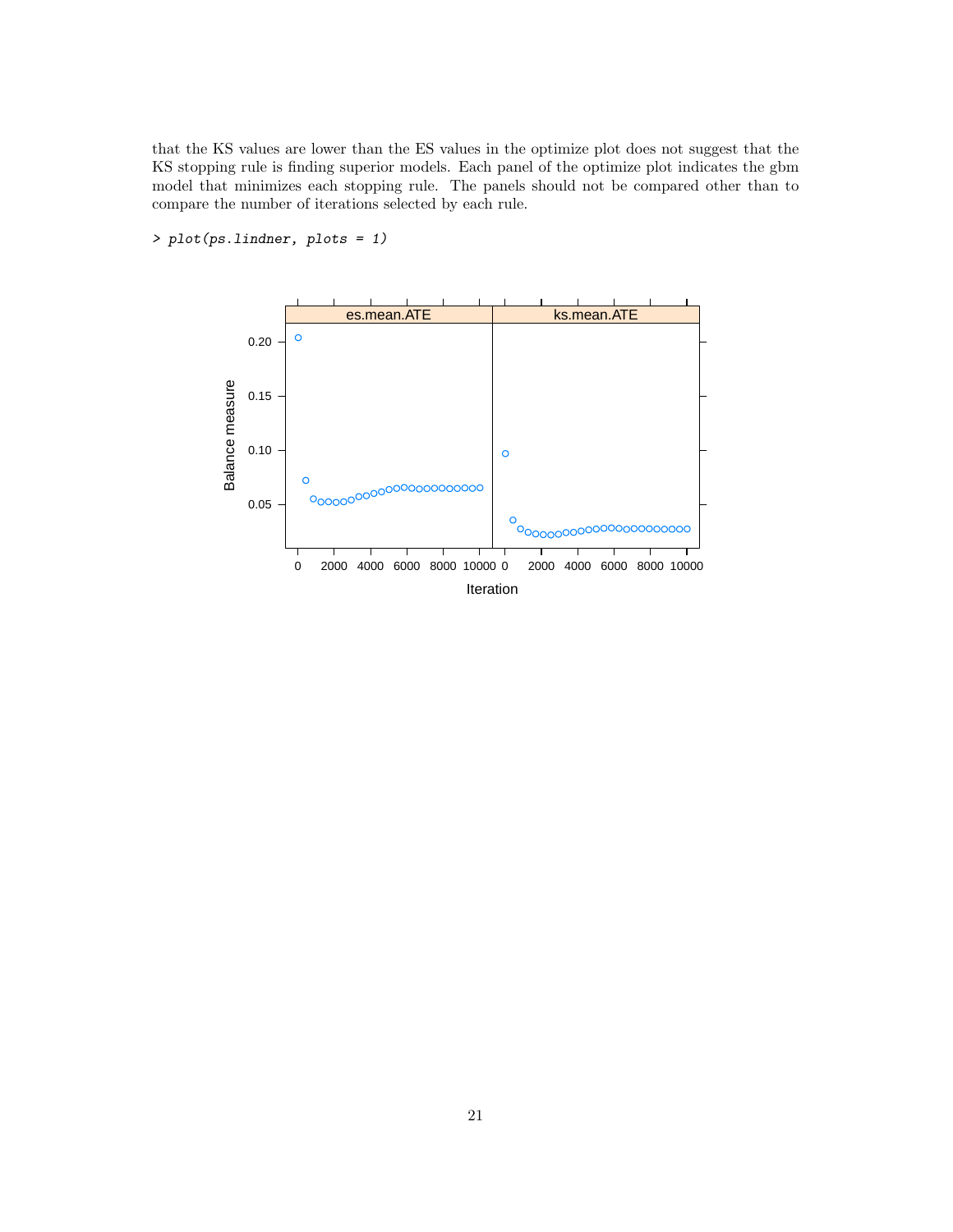> plot(ps.lindner, plots = 2)



> plot(ps.lindner, plots = 3)

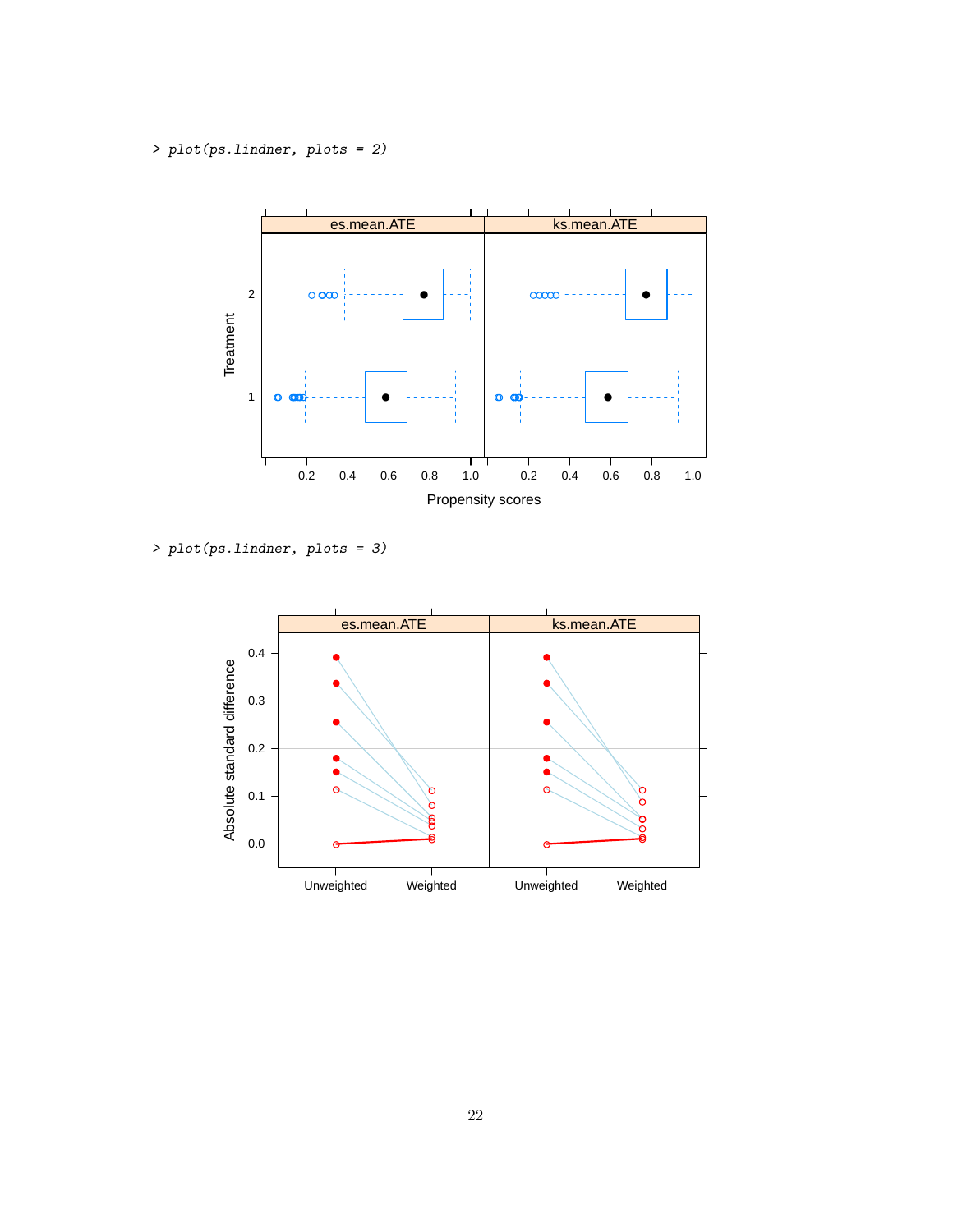> plot(ps.lindner, plots = 4)



> plot(ps.lindner, plots = 5)



From a call to summary(), we see that the es.mean.ATE stopping rule results in a slightly higher ESS with comparable balance measures, so we proceed with those weights. Also, we note that ess.treat is no longer equal to n.treat since we are focusing on ATE rather than ATT.

> summary(ps.lindner)

n.treat n.ctrl ess.treat ess.ctrl max.es mean.es max.ks unw 698 298 698.0000 298.0000 0.3925637 0.20528943 0.18841945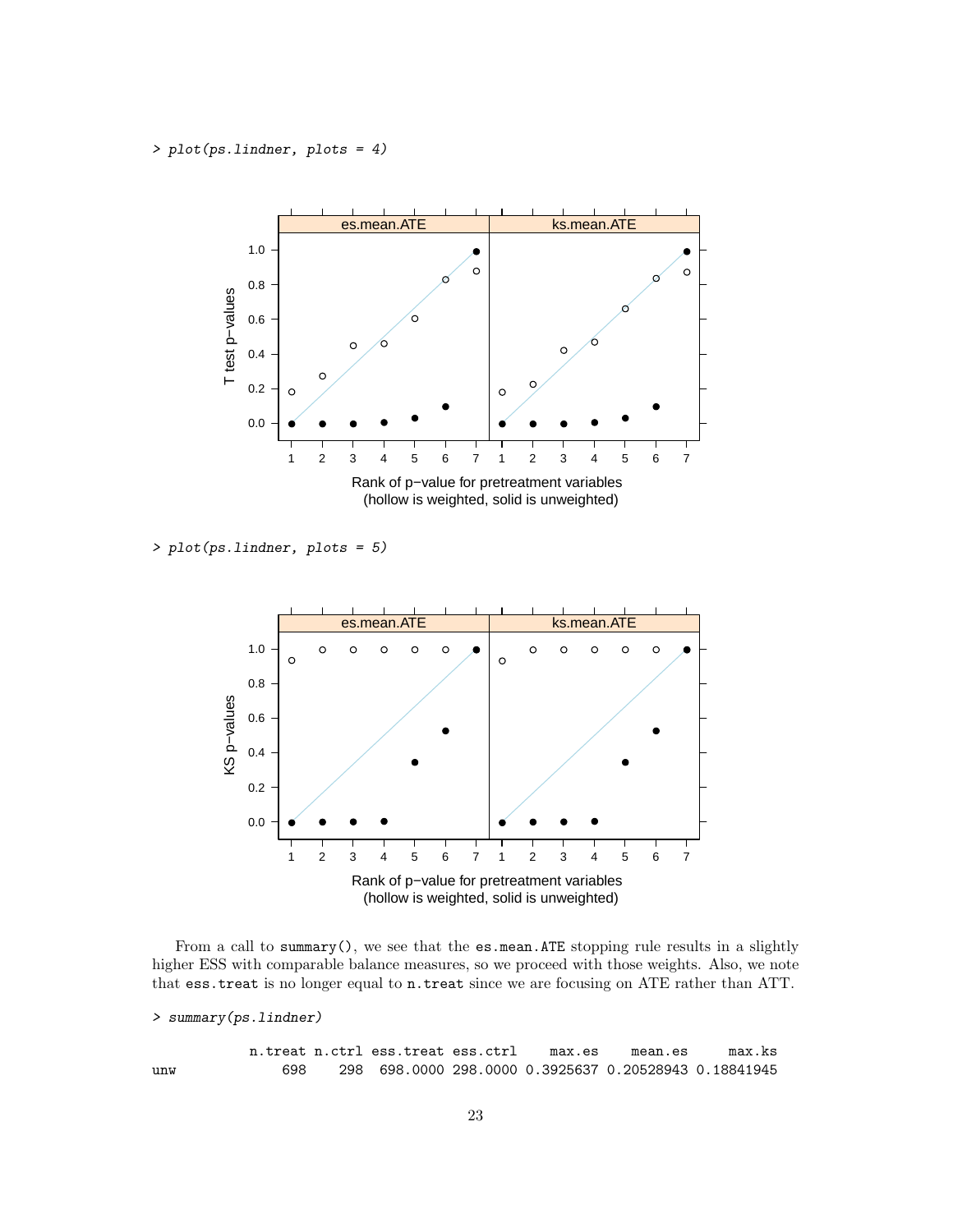ks.mean.ATE 698 298 655.6754 228.8501 0.1143778 0.05296360 0.04012757 es.mean.ATE 698 298 658.5091 230.7729 0.1132723 0.05240789 0.03973973 max.ks.p mean.ks iter unw NA 0.09791845 NA ks.mean.ATE NA 0.02235951 2603 es.mean.ATE NA 0.02272800 2093

As before, we use the survey package to reweight our sample and perform the analysis.

```
> lindner$w <- get.weights(ps.lindner, stop.method = "es.mean")
> design.ps <- svydesign(ids=~1, weights = ~w, data = lindner)
> svychisq(~sixMonthSurvive + abcix, design = design.ps)
```
Pearson's X^2: Rao & Scott adjustment

```
data: svychisq("sixMonthSurvive + abcix, design = design.ps)
F = 9.3927, ndf = 1, ddf = 995, p-value = 0.002237
```
The reweighting does not diminish the association between the treatment and the outcome. Indeed, it is marginally more significant after the reweighting.

# 4 Non-response weights

The twang package was designed to estimate propensity score weights for the evaluation of treatment effects in observational or quasi-experimental studies. However, we find that the package includes functions and diagnostic tools that are highly valuable for other applications, such as for generating and diagnosing nonresponse weights for survey nonresponse or study attrition. We now present an example that uses the tools in twang. This example uses the subset of the US Sustaining Effects Study data distributed with the HLM software (Bryk, Raudenbush, Congdon, 1996) and also available in the R package  $mlmRev$ . The data include mathematics test scores for 1721 students in kindergarten to fourth grade. They also include student race (black, Hispanic, or other), gender, an indicator for whether or not the student had been retained in grade, the percent low income students at the school, the school size, the percent of mobile students, the students' grade-levels, student and school IDs, and grades converted to year by centering. The study analysis plans to analyze growth in math achievement from grade 1 to grade 4 using only students with complete data. However, the students with complete data differ from other students. To reduce bias that could potentially result from excluding incomplete cases, our analysis plan is to weight complete cases with nonresponse weights.

The goal of nonresponse weighting is to develop weights for the respondents that make them look like the entire sample — both the respondents and nonrespondents. Since the respondents already look like themselves, the hard part is to figure out how well each respondent represents the nonrespondents. Nonresponse weights equal the reciprocal of the probability of response and are applied only to respondents.

Note that the the probability of response is equivalent to the propensity score if we consider subjects with an observed outcome to be the "treated" group, and those with an unobserved outcome to be the "controls". We wish to reweight the sample to make it equivalent to the population from which the sample was drawn, so ATE weights are more appropriate in this case. Further, recall that the weights for the treated subjects are  $1/p$  in an ATE analysis. Therefore we can reweight the sample of respondents using the get.weights() function.

Before we can generate nonresponse weights, we need to prepare the data using the following commands. First we load the data.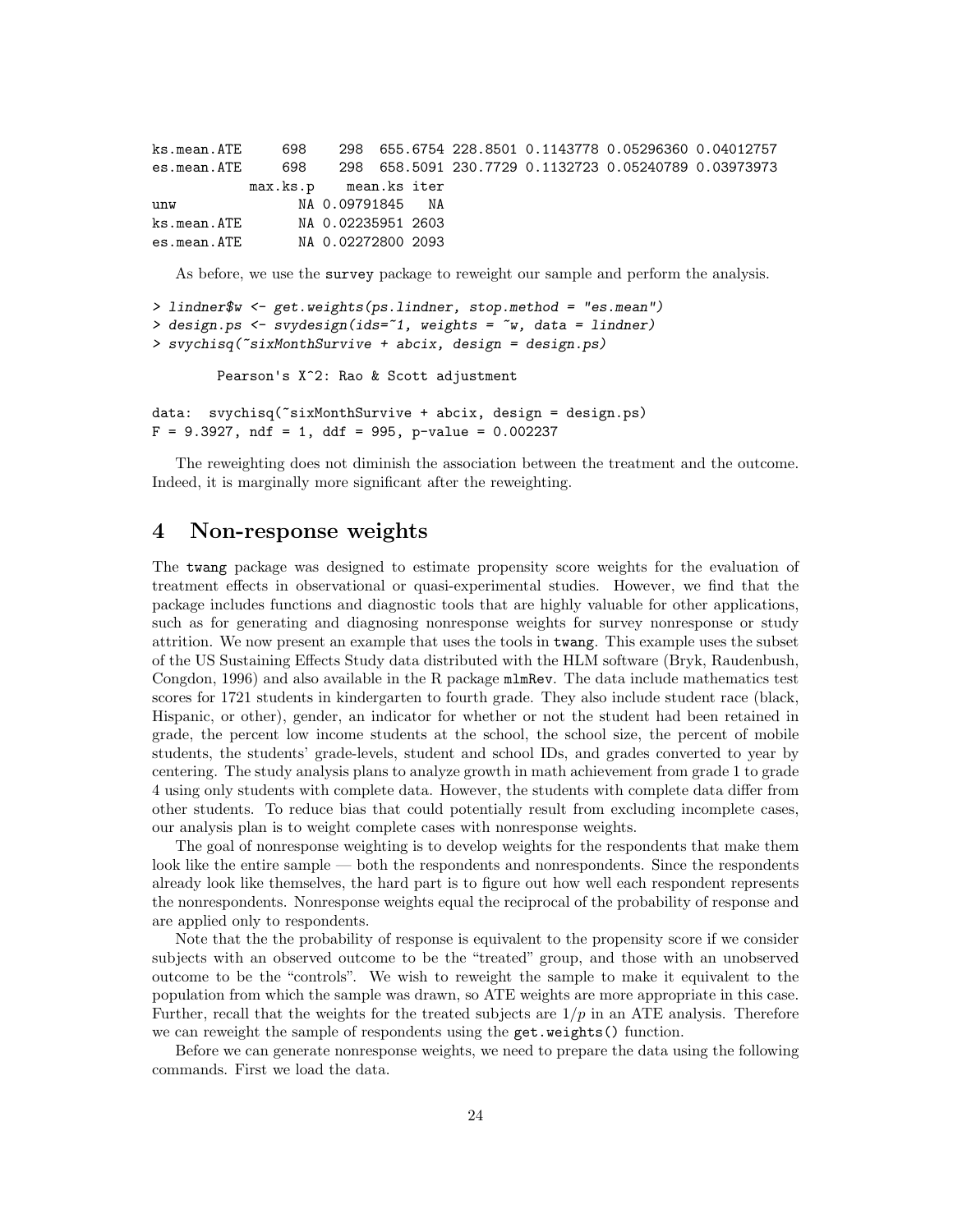#### > data(egsingle)

Next we create a response indicator variable that we can merge onto the student by test score level data. We want to include only students with scores from all of grades 1 to 4. The data include scores from kindergarten (grade  $= 0$ ) to grade 5 with some students having multiple scores from the same grade. First we keep the unique grades for each student:

#### > tmp <- tapply(egsingle\$grade, egsingle\$childid, unique)

Because students do not all have the same number of score, tapply() returns a list with one element per student. Each element contains the unique set of grades observed for each student. We now check for grades in 1 to 4:

### > tmp <- lapply(tmp, function(x){return(x %in% 1:4)})

The list tmp now contains a boolean vector for each student, where "TRUE" indicates the grade took on a value in 1 to 4. The sum of this vector for each student determines how many of grades 1 to 4 we observed for him or her.

```
> tmp <- lapply(tmp, sum)
```
A student is a respondent if he or she has scores from all four of grades 1 to 4 or if the value of tmp is 4.

```
> tmp <- sapply(tmp, function(x){as.numeric(x == 4)})
```
We create a data frame of response indicators so we can merge them onto the test scores data:

```
> tmp <- data.frame(tmp)
> names(tmp) <- "resp"
> tmp$childid <- row.names(tmp)
```
and merge this back to create a single data frame

```
> egsingle <- merge(egsingle, tmp)
```
Because nonresponse is a student-level variable rather than a student-by-year-level variable we create one record per student.

```
> egsingle.one <-unique(egsingle[,-c(3:6)])
```
We also create a race variable

```
> egsingle.one$race <- as.factor(race <- ifelse(egsingle.one$black==1, 1,
+ ifelse(egsingle.one$hispanic==1, 2, 3)))
```
As discussed above, to use ps() to estimate nonresponse, we need to let respondents be the treatment group by modeling an indicator of response.

```
> egsingle.ps <- ps(resp \tilde{z} race + female + size + lowinc + mobility,
+ data=egsingle.one,
+ stop.method=c("es.mean","ks.max"),
+ n.trees=5000,
+ verbose=FALSE,
+ estimand = "ATE")
```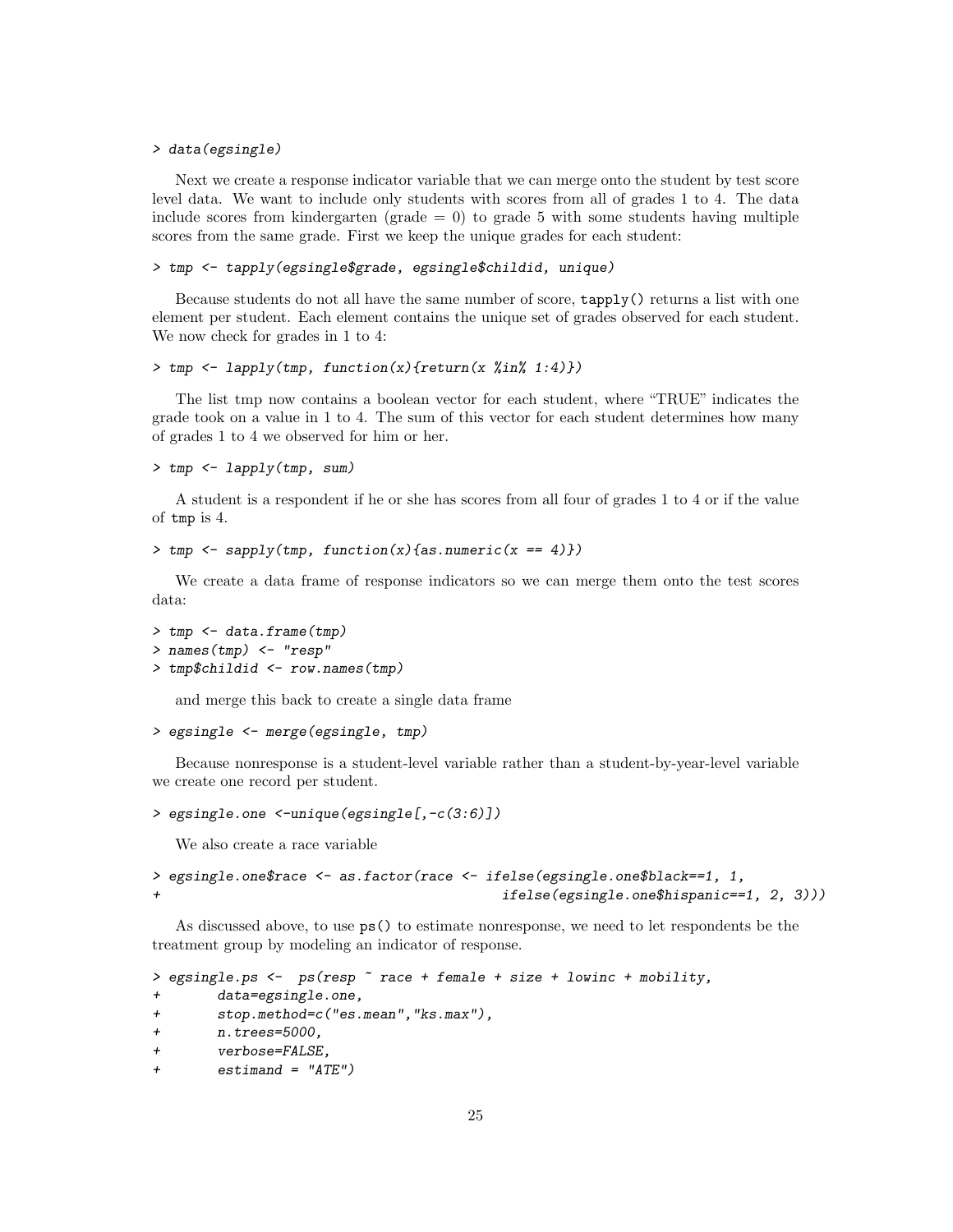As in standard propensity score applications, we should check that n.trees was set large enough, so that balance would seem not to be improved if more complex models were considered. Recall that for es.mean.ATE the measure is the average effect size difference between the two groups and for ks.max.ATE the measure is the largest of the KS statistics.

### > plot(egsingle.ps)



By default the balance table generated by ps() compares the weighted treatment group (respondents) to the weighted comparison group (nonresponders) – both groups weighted to equal the overall population. However, the goal is to weight the respondents to match the population not to compare the weighted respondents and nonrespondents. The default balance table may be useful for evaluating the propensity scores, but it does not directly assess the quality of the weights for balancing the weighted respondents with the overall population.

We can "trick" the  $dx.wts()$  function in the twang package into making the desired comparison. We want to compare the weighted respondents to the unweighted full sample. When evaluating ATT weights we compare the weighted comparison group with the unweighted treatment group. If we apply dx.wts() to a data set where the "treatment" group is the entire esingle.one sample and the "control" group is the esingle.one respondents and the weights equal one for every student in the pseudo-treatment group and equal the weights from ps() for every student in the pseudo-control group, we can obtain the balance statistics we want.

We begin by setting up the data with the pseudo-treatment and control groups. We add ATE weights from the "ks.max" stopping rule as our nonresponse weights.

### > egsingle.one\$wgt <- get.weights(egsingle.ps, stop.method="ks.max")

We now stack the full sample and the respondents. The variable "nr2" is the pseudo-treatment indicator. We set it equal to one for the full sample and 0 for the respondents. Similarly, "wgt2"is the pseudo-ATT weight which is set equal to one for the full sample and equal to the nonresponse weights for the respondents.

```
> egtmp <- rbind(data.frame(egsingle.one, nr2=1, wgt2=1),
+ data.frame(egsingle.one, nr2=0, wgt2=egsingle.one$wgt)[egsingle.one$resp==1,])
```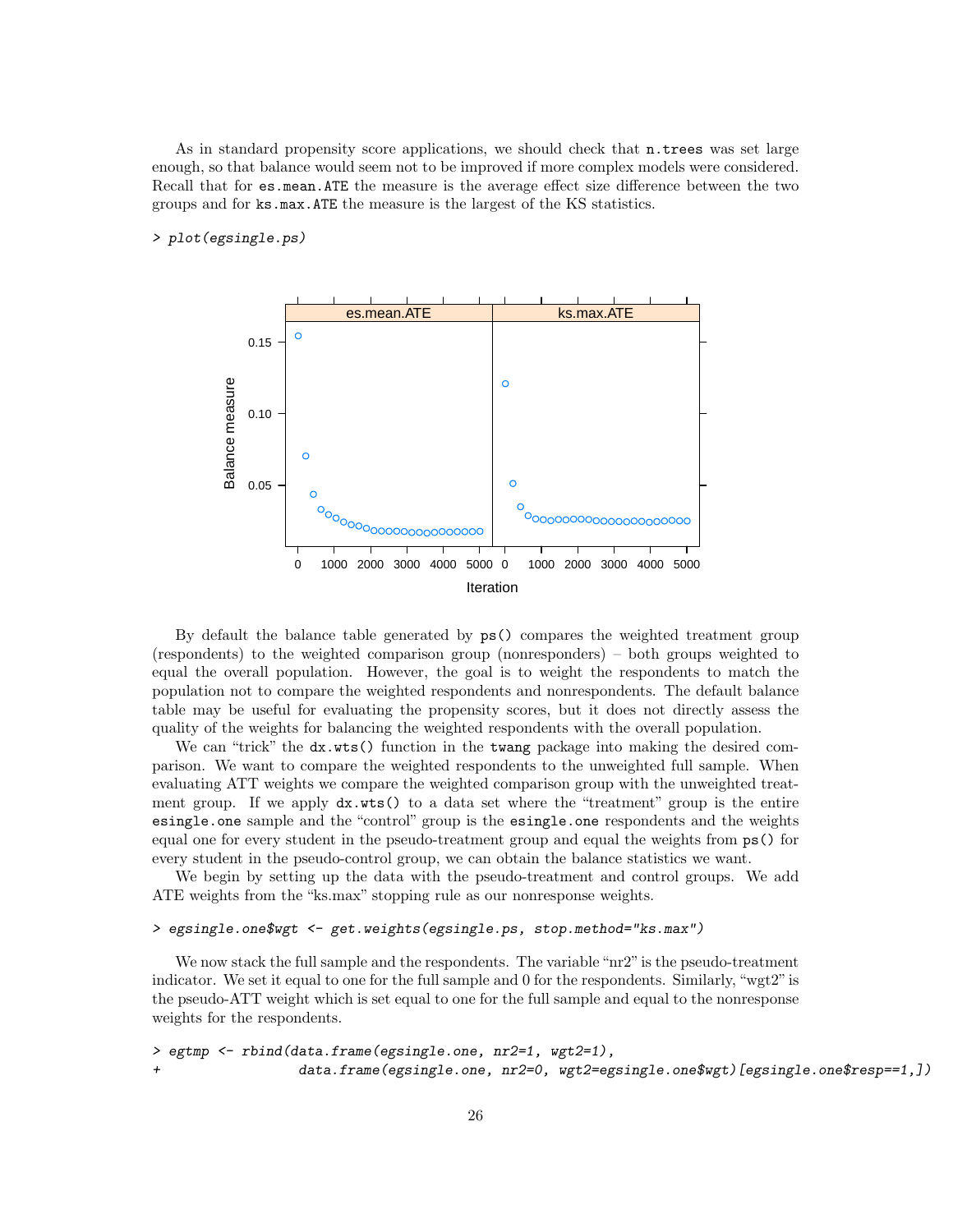We now run  $dx.wts()$  to obtain the balance statistics. Switching to ATT from ATE yields a warning that can be ignored in this case.

```
> egdxwts <- dx.wts(x=egtmp$wgt2,
+ data=egtmp,
+ estimand="ATT",
+ vars=c("race", "female", "size", "lowinc", "mobility"),
+ treat.var="nr2")
> pretty.tab<-bal.table(egdxwts)[[2]][,c("tx.mn","ct.mn","std.eff.sz","ks")]
> names(pretty.tab) <- c("OverallS Sample","Weighted responders","Std ES","KS")
> xtable(pretty.tab,
+ caption = "Balance of the nonrespondents and respondents",
+ label = "tab:balance2",
```

```
+ digits = c(0, 2, 2, 2, 2),
```

```
+ align=c("l","r","r","r","r"))
```

|               | OverallS Sample | Weighted responders | Std ES  | ΚS   |
|---------------|-----------------|---------------------|---------|------|
| race:1        | 0.69            | 0.69                | 0.01    | 0.01 |
| race:2        | 0.14            | 0.14                | 0.01    | 0.00 |
| race:3        | 0.16            | 0.17                | $-0.02$ | 0.01 |
| female:Female | 0.49            | 0.49                | 0.01    | 0.01 |
| female:Male   | 0.51            | 0.51                | $-0.01$ | 0.01 |
| size          | 755.89          | 756.55              | $-0.00$ | 0.02 |
| lowinc        | 78.17           | 78.51               | $-0.01$ | 0.03 |
| mobility      | 34.59           | 34.22               | 0.03    | 0.02 |

Table 6: Balance of the nonrespondents and respondents

The balance is very good. We can use the weighted respondents for analysis. We select only the records with an observed outcome. This will be our analysis sample and the variable "wgt" will contains the nonreponse weights.

```
> egsinge.resp <- merge(subset(egsingle, subset=resp==1),
+ subset(egsingle.one, subset=resp==1,
+ select=c(childid, wgt)) )
```
# 5 The details of twang

### 5.1 Propensity scores and weighting

Propensity scores can be used to reweight comparison cases so that the distribution of their features match the distribution of features of the treatment cases, for ATT, or cases from both treatment and control groups to match each other, for ATE (Rosenbaum 1987, Wooldridge 2002, Hirano and Imbens 2001, McCaffrey *et al.* 2004) Let  $f(\mathbf{x}|t = 1)$  be the distribution of features for the treatment cases and  $f(\mathbf{x}|t = 0)$  be the distribution of features for the comparison cases. If treatments were randomized then we would expect these two distributions to be similar. When they differ for ATT we will construct a weight,  $w(\mathbf{x})$ , so that

$$
f(\mathbf{x}|t=1) = w(\mathbf{x})f(\mathbf{x}|t=0).
$$
\n(2)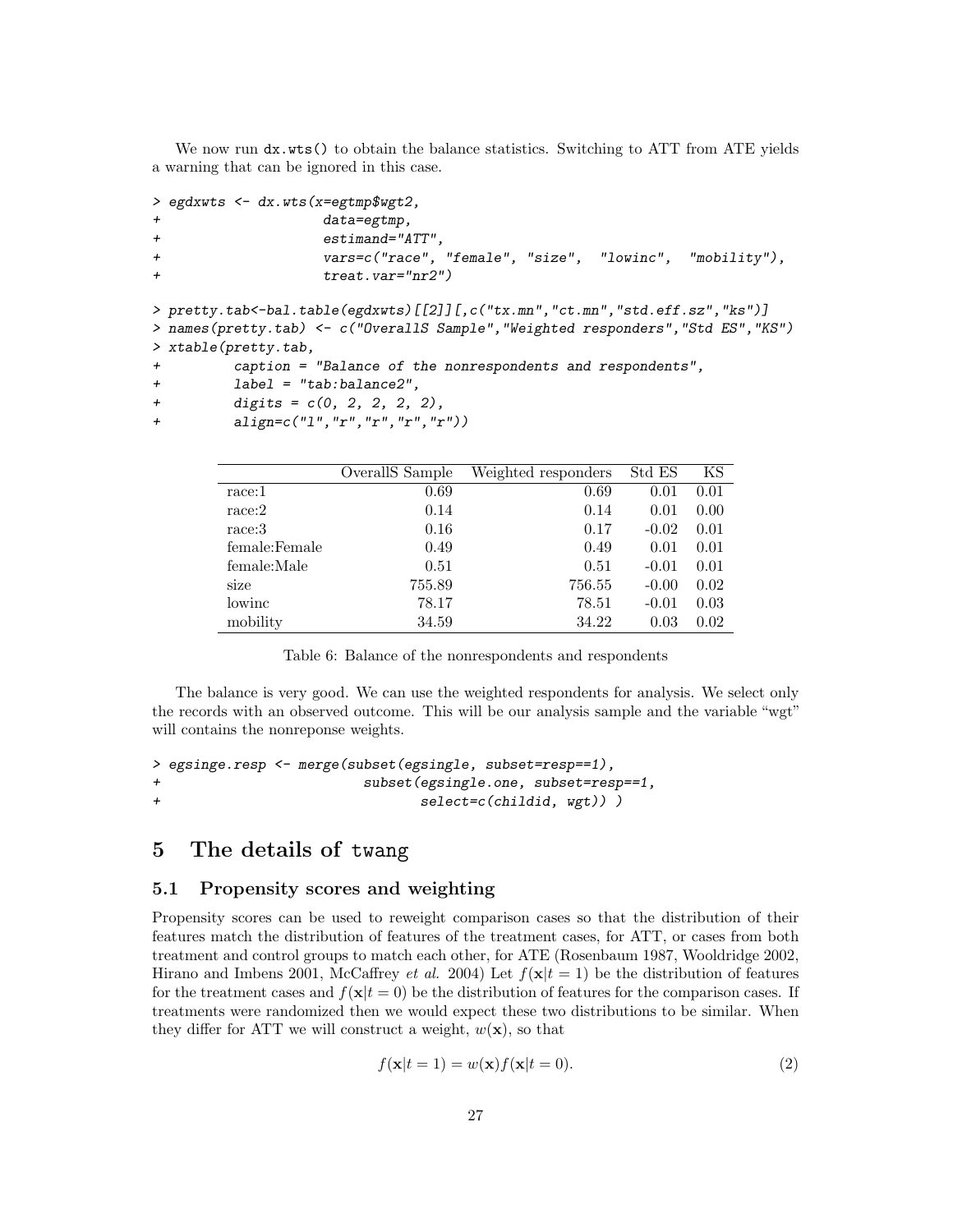For example, if  $f(\text{age}=65,\text{sex}=F|t=1) = 0.10$  and  $f(\text{age}=65,\text{sex}=F|t=0) = 0.05$  (i.e. 10%) of the treatment cases and 5% of the comparison cases are 65 year old females) then we need to give a weight of 2.0 to every 65 year old female in the comparison group so that they have the same representation as in the treatment group. More generally, we can solve (2) for  $w(\mathbf{x})$ and apply Bayes Theorem to the numerator and the denominator to give an expression for the propensity score weight for comparison cases,

$$
w(\mathbf{x}) = K \frac{f(t=1|\mathbf{x})}{f(t=0|\mathbf{x})} = K \frac{P(t=1|\mathbf{x})}{1 - P(t=1|\mathbf{x})},\tag{3}
$$

where  $K$  is a normalization constant that will cancel out in the outcomes analysis. Equation  $(3)$  indicates that if we assign a weight to comparison case i equal to the odds that a case with features  $x_i$  would be exposed to the treatment, then the distribution of their features would balance. Note that for comparison cases with features that are atypical of treatment cases, the propensity score  $P(t = 1|\mathbf{x})$  would be near 0 and would produce a weight near 0. On the other hand, comparison cases with features typical of the treatment cases would receive larger weights.

For ATE, each group is weighted to match the population. The weight must satisfy:

$$
f(\mathbf{x}|t=1) = w(\mathbf{x})f(\mathbf{x}), \text{ and} \tag{4}
$$

$$
f(\mathbf{x}|t=0) = w(\mathbf{x})f(\mathbf{x}), \text{ and}
$$
\n(5)

Again using Bayes Theorem we obtain  $w(x) \propto 1/f(t=1|x)$  for the treatment group and  $w(x) \propto$  $1/f(t=0|\mathbf{x})$  for the control group.

### 5.2 Estimating the propensity score

In randomized studies  $P(t = 1|\mathbf{x})$  is known and fixed in the study design. In observational studies the propensity score is unknown and must be estimated, but poor estimation of the propensity scores can cause just as much of a problem for estimating treatment effects as poor regression modeling of the outcome. Linear logistic regression is the common method for estimating propensity scores, and can suffice for many problems. Linear logistic regression for propensity scores estimates the log-odds of a case being in the treatment given x as

$$
\log \frac{P(t=1|\mathbf{x})}{1 - P(t=1|\mathbf{x})} = \beta' \mathbf{x}
$$
\n(6)

Usually,  $\beta$  is selected to maximize the logistic log-likelihood

$$
\ell\beta = \frac{1}{n}\sum_{i=1}^{n} t_i \beta' \mathbf{x}_i - \log\left(1 + \exp(\beta' \mathbf{x}_i)\right) \tag{7}
$$

Maximizing (7) provides the maximum likelihood estimates of  $\beta$ . However, in an attempt to remove as much confounding as possible, observational studies often record data on a large number of potential confounders, many of which can be correlated with one another. Standard methods for fitting logistic regression models to such data with the iteratively reweighted least squares algorithm can be statistically and numerically unstable. To improve the propensity score estimates we might also wish to include non-linear effects and interactions in x. The inclusion of such terms only increases the instability of the models.

One increasingly popular method for fitting models with numerous correlated variables is the lasso (least absolute subset selection and shrinkage operator) introduced in statistics in Tibshirani (1996). For logistic regression, lasso estimation replaces (7) with a version that penalizes the absolute magnitude of the coefficients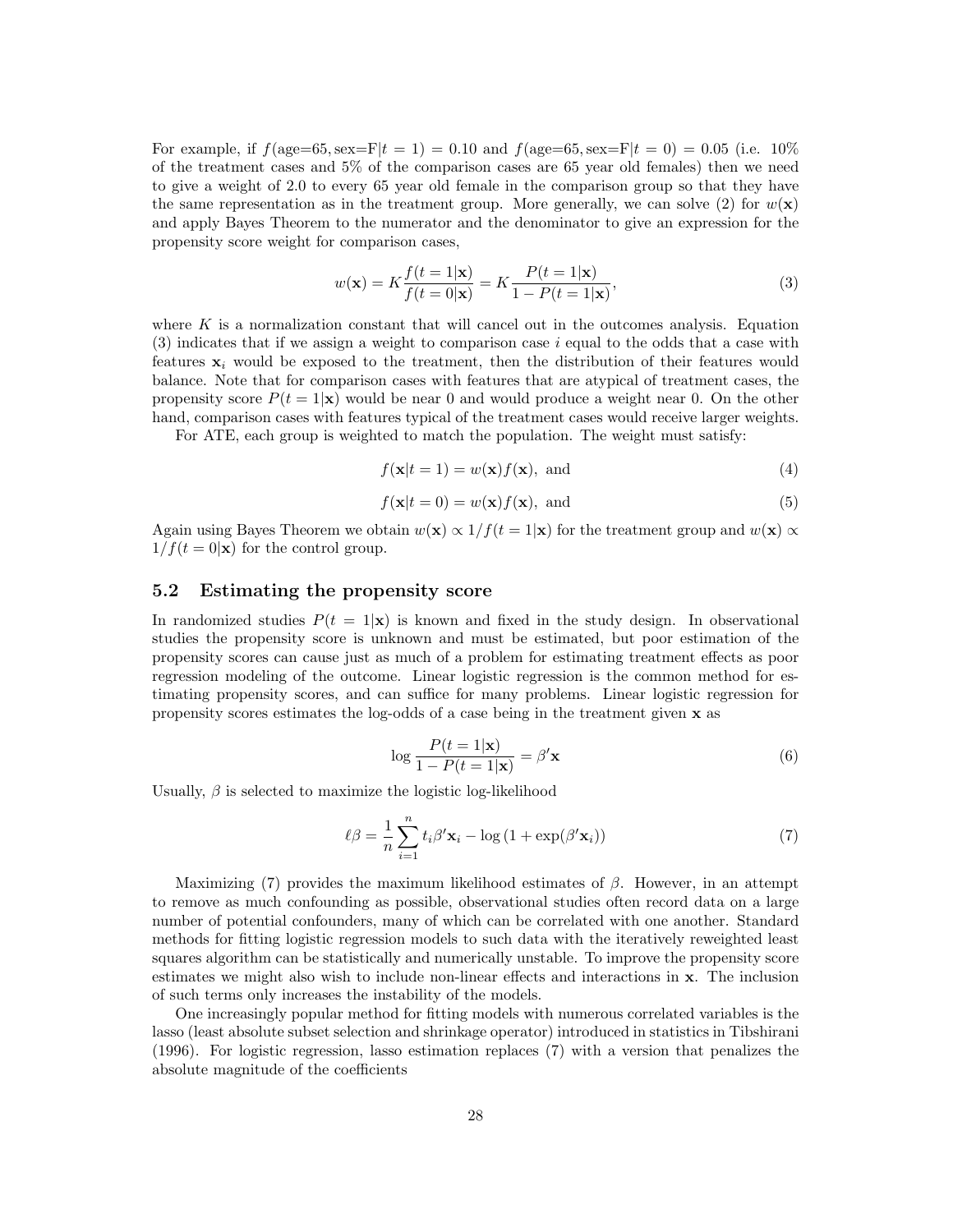$$
\ell\beta = \frac{1}{n}\sum_{i=1}^{n} t_i \beta' \mathbf{x}_i - \log\left(1 + \exp(\beta' \mathbf{x}_i)\right) - \lambda \sum_{j=1}^{J} |\beta_j| \tag{8}
$$

The second term on the right-hand side of the equation is the penalty term since it decreases the overall of  $\ell\beta$  when there are coefficient that are large in absolute value. Setting  $\lambda = 0$  returns the standard (and potentially unstable) logistic regression estimates of  $\beta$ . Setting  $\lambda$  to be very large essentially forces all of the  $\beta_i$  to be equal to 0 (the penalty excludes  $\beta_0$ ). For a fixed value of  $\lambda$  the estimated  $\hat{\beta}$  can have many coefficients exactly equal to 0, not just extremely small but precisely 0, and only the most powerful predictors of  $t$  will be non-zero. As a result the absolute penalty operates as a variable selection penalty. In practice, if we have several predictors of t that are highly correlated with each other, the lasso tends to include all of them in the model, shrink their coefficients toward 0, and produce a predictive model that utilizes all of the information in the covariates, producing a model with greater out-of-sample predictive performance than models fit using variable subset selection methods.

Our aim is to include as covariates all piecewise constant functions of the potential confounders and their interactions. That is, in  $x$  we will include indicator functions for continuous variables like  $I(\text{age} < 15)$ ,  $I(\text{age} < 16)$ , ...,  $I(\text{age} < 90)$ , etc., for categorical variables like  $I(\text{sex} = \text{male})$ ,  $I(\text{prior MI} = \text{TRUE})$ , and interactions among them like  $I(\text{age} < 16)I(\text{sex} =$ male) $I$ (prior MI = TRUE). This collection of basis functions spans a plausible set of propensity score functions, are computationally efficient, and are flat at the extremes of  $\bf{x}$  reducing the likelihood of propensity score estimates near 0 and 1 that can occur with linear basis functions of x. Theoretically with the lasso we can estimate the model in (8), selecting a  $\lambda$  small enough so that it will eliminate most of the irrelevant terms and yield a sparse model with only the most important main effects and interactions. Boosting (Friedman 2001, 2003, Ridgeway 1999) effectively implements this strategy using a computationally efficient method that Efron et al. (2004) showed is equivalent to optimizing (8). With boosting it is possible to maximize (8) for a range of values of  $\lambda$  with no additional computational effort than for a specific value of  $\lambda$ . We use boosted logistic regression as implemented in the generalized boosted modeling (gbm) package in R (Ridgeway 2005).

### 5.3 Evaluating the weights

As with regression analyses, propensity score methods cannot adjust for unmeasured covariates that are uncorrelated with the observed covariates. Nonetheless, the quality of the adjustment for the observed covariates achieved by propensity score weighting is easy to evaluate. The estimated propensity score weights should equalize the distributions of the cases' features as in (2). This implies that weighted statistics of the covariates of the comparison group should equal the same statistics for the treatment group. For example, the weighted average of the age of comparison cases should equal the average age of the treatment cases. To assess the quality of the propensity score weights one could compare a variety of statistics such as means, medians, variances, and Kolmogorov-Smirnov statistics for each covariate as well as interactions. The twang package provides both the standardized effect sizes and KS statistics and p-values testing for differences in the means and distributions of the covariates for analysts to use in assessing balance.

# 5.4 Analysis of outcomes

With propensity score analyses the final outcomes analysis is generally straightforward, while the propensity score estimation may require complex modeling. Once we have weights that equalize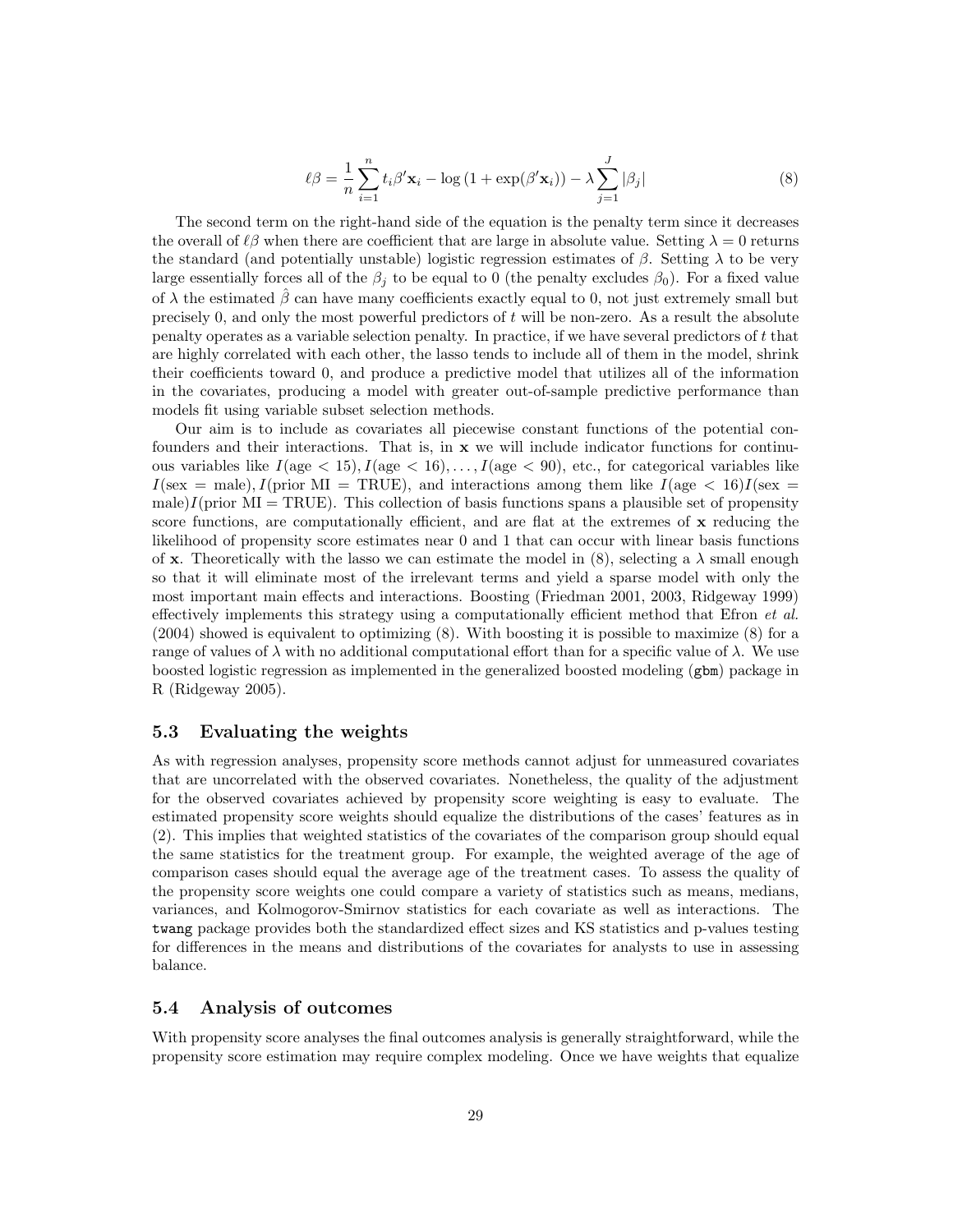the distribution of features of treatment and control cases by reweighting. For ATT, we give each treatment case a weight of 1 and each comparison case a weight  $w_i = p(\mathbf{x}_i)/(1-p(\mathbf{x}_i))$ . To estimate the ATE, we give control cases weight  $w_i = 1/(1-p(\mathbf{x}_i))$  and we give the treatment cases  $w_i = 1/p(\mathbf{x}_i)$ . We then estimate the treatment effect estimate with a weighted regression model that contains only a treatment indicator. No additional covariates are needed if the weights account for differences in x.

A combination of propensity score weighting and covariate adjustment can be useful for several reasons. First, the propensity scores may not have been able to completely balance all of the covariates. The inclusion of these covariates in addition to the treatment indicator in a weighted regression model may correct this if the imbalance is relatively small. Second, in addition to exposure, the relationship between some of the covariates and the outcome may also be of interest. Their inclusion can provide coefficients that can estimate the direction and magnitude of the relationship. Third, as with randomized trials, stratifying on covariates that are highly correlated with the outcome can improve the precision of estimates. Lastly, the some treatment effect estimators that utilize an outcomes regression model and propensity scores are "doubly robust" in the sense that if either the propensity score model is correct or the regression model is correct then the treatment effect estimator will be unbiased (Bang  $\&$  Robins 2005).

# References

- [1] Bang H. and J. Robins (2005). "Doubly robust estimation in missing data and causal inference models," Biometrics 61:692–972.
- [2] Bland M. (2013). "Do baseline p-values follow a uniform distribution in randomised trials?" PLoS ONE 8(10): e76010: 1–5.
- [3] Dehejia, R.H. and S. Wahba (1999). "Causal effects in nonexperimental studies: re-evaluating the evaluation of training programs," Journal of the American Statistical Association 94:1053–1062.
- [4] Efron, B., T. Hastie, I. Johnstone, R. Tibshirani (2004). "Least angle regression," Annals of Statistics 32(2):407–499.
- [5] Friedman, J.H. (2001). "Greedy function approximation: a gradient boosting machine," Annals of Statistics 29(5):1189–1232.
- [6] Friedman, J.H. (2002). "Stochastic gradient boosting," Computational Statistics and Data Analysis 38(4):367–378.
- [7] Friedman, J.H., T. Hastie, R. Tibshirani (2000). "Additive logistic regression: a statistical view of boosting," Annals of Statistics 28(2):337–374.
- [8] Hastie, T., R. Tibshirani, and J. Friedman (2001). The Elements of Statistical Learning. Springer-Verlag, New York.
- [9] Helmreich, J.E., and R.M. Pruzek (2009). "PSAgraphics: An R package to support propensity score analysis," Journal of Statistical Software 29(6):1–23.
- [10] Hirano, K. and G. Imbens (2001). "Estimation of causal effects using propensity score weighting: An application to data on right heart catheterization," Health Services and Outcomes Research Methodology 2:259–278.
- [11] Huppler-Hullsiek, K. and T. Louis (2002) "Propensity score modeling strategies for the causal analysis of observational data," Biostatistics 3:179–193.
- [12] Lalonde, R. (1986). "Evaluating the econometric evaluations of training programs with experimental data," American Economic Review 76:604–620.